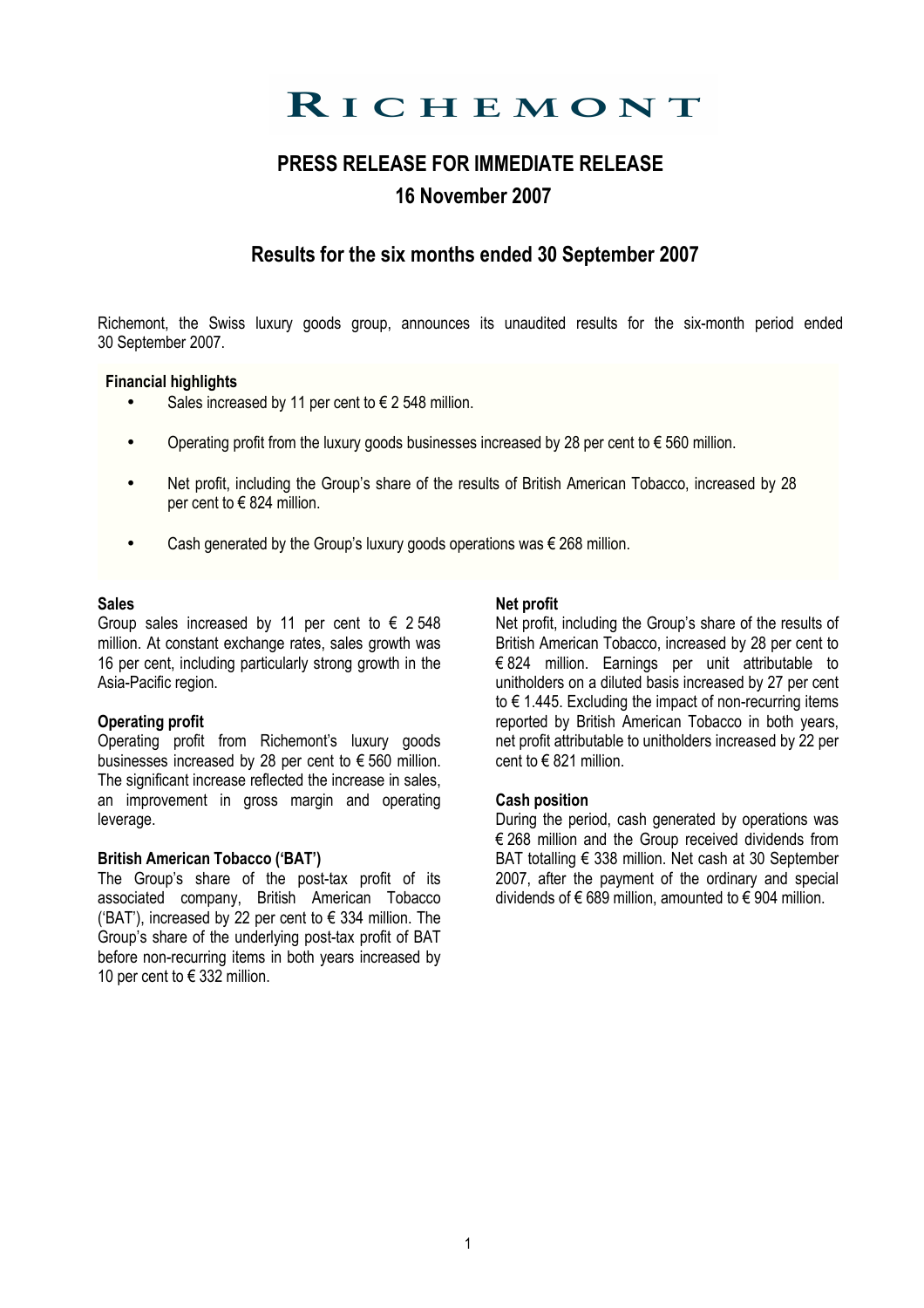## Group results

| in $\epsilon$ millions                        | September 2007 | September 2006 |        |
|-----------------------------------------------|----------------|----------------|--------|
| <b>Sales</b>                                  | 2 5 4 8        | 2 3 0 3        | $+11%$ |
| Cost of sales                                 | (893)          | (840)          |        |
| Gross profit                                  | 1655           | 1463           | $+13%$ |
| Net operating expenses                        | (1095)         | (1027)         | $+7%$  |
| <b>Operating profit</b>                       | 560            | 436            | $+28%$ |
| Net financial income                          | 38             | 9              |        |
| <b>Profit before taxation</b>                 | 598            | 445            |        |
| <b>Taxation</b>                               | (108)          | (74)           |        |
| Net profit - parent and subsidiaries          | 490            | 371            | $+32%$ |
| Share of post-tax profit of associates        | 334            | 274            | $+22%$ |
| Net profit                                    | 824            | 645            | $+28%$ |
| Analysed as follows                           |                |                |        |
| Net profit attributable to unitholders        | 823            | 645            |        |
| Net profit attributable to minority interests | 1              |                |        |
|                                               | 824            | 645            |        |
| Earnings per unit - diluted basis             | € 1.445        | € 1.141        | $+27%$ |

There were no significant one-off items included in the results of the parent and its subsidiaries during either the current or comparative periods. However, the Group's share of the results of its principal associate, British American Tobacco, includes non-recurring items reported by that entity. Further details are given on page 10 of this report.

Including the Group's share of results from associates, the overall impact of non-recurring items, after taxation and minority interests, on net profit was a gain of  $\epsilon$  2 million (2006: a loss of € 29 million). Excluding nonrecurring items, net profit attributable to unitholders increased by 22 per cent to  $\epsilon$  821 million from  $\epsilon$  674 million in the comparative period.

This document contains forward-looking statements as that term is defined in the United States Private Securities Litigation Reform Act of 1995. Words such as 'may', 'should', 'estimate', 'project', 'plan', 'believe', 'expect', 'anticipate', 'intend', 'potential', 'goal', 'strategy', 'target', 'will', 'seek', and similar expressions may identify forward-looking statements. Such forward-looking statements are not guarantees of future performance. Actual results may differ materially from the forward-looking statements as a result of a number of risks and uncertainties, many of which are outside the Group's control. Richemont does not undertake to update, nor does it have any obligation to provide updates of or to revise, any forward-looking statements.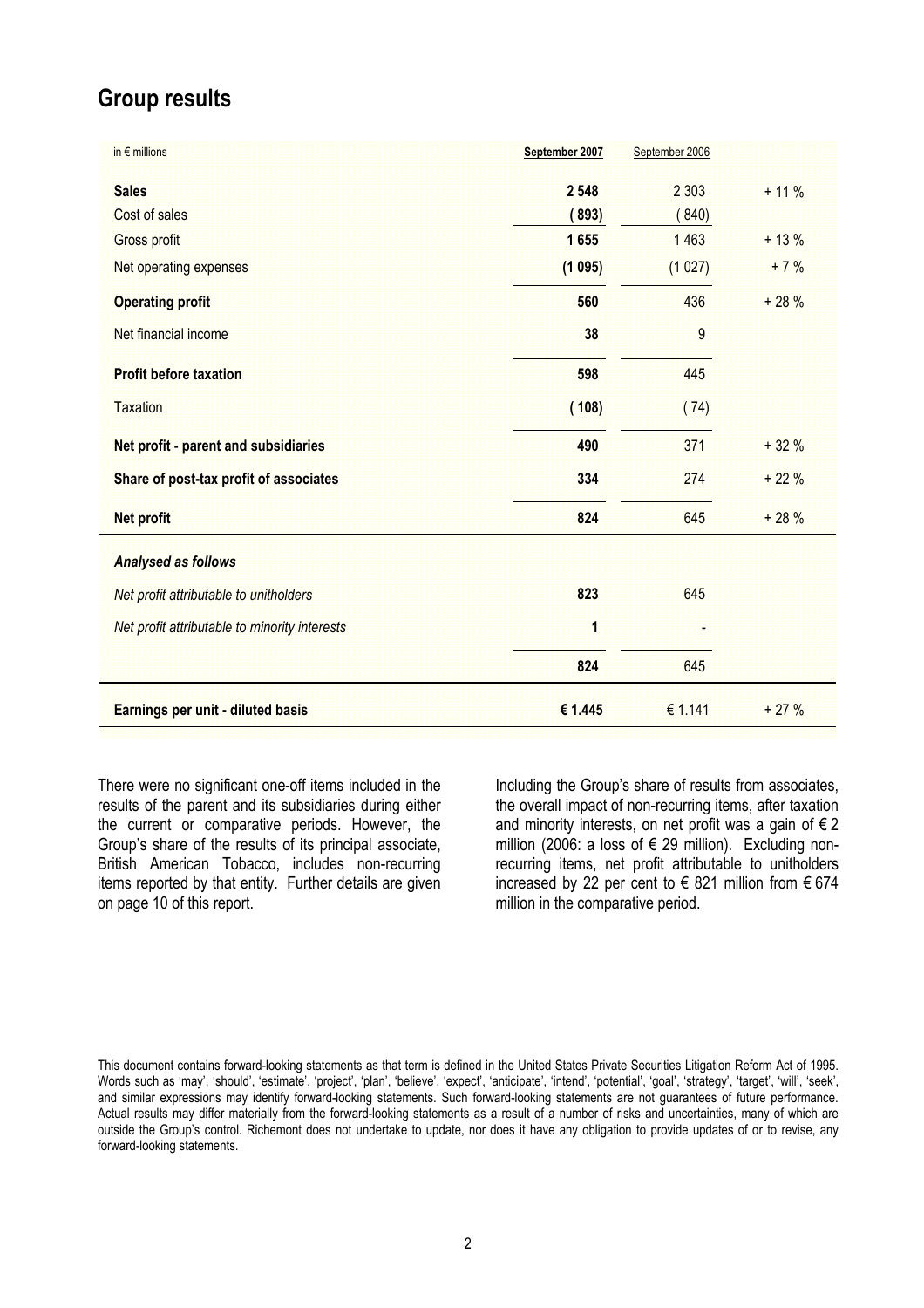## Executive Chairman's commentary

The Group's results for the first half of the year are very satisfactory.

Sales of luxury goods increased by 11 per cent and further margin improvements have resulted in operating profit growth of 28 per cent to  $\epsilon$  560 million for the six-month period. In general, the market for luxury goods has remained favourable and Richemont has been well positioned to take advantage of this with its first-class portfolio of Maisons and broad geographic footprint.

## Operating performance

The Jewellery Maisons reported 9 per cent sales growth. Cartier continued to develop its business, both in established markets and in new markets such as China and Russia. The sales performance at Van Cleef & Arpels was very strong during the period under review, albeit from a much smaller base than Cartier.

Sales of the Group's Specialist Watchmakers grew by 18 per cent during the period, with excellent performances reported by IWC and Jaeger-LeCoultre. The strong demand for watches featuring high quality mechanical movements seen by the Swiss watch industry as a whole has led to some supply constraints in terms of components. Dependent upon the level of demand, these shortages may limit sales of specific product ranges during the second half of this year.

Sales of the Writing Instrument Maisons increased by 11 per cent, an excellent achievement considering the high comparative figures from 2006 linked to Montblanc's centenary year.

In the Leather and Accessories businesses, Alfred Dunhill saw growth in sales and lower operating losses during the period under review. Lancel reported lower sales, in connection with the planned repositioning of its product ranges. Both Maisons are moving in the right direction, in line with their respective business plans.

In terms of the Group's other businesses, Chloé is in a consolidation phase after seeing extremely high rates of growth in recent years. The Maison's store opening programme is continuing, reflecting the international recognition of the Chloé name and its potential in new markets.

## British American Tobacco ('BAT')

The Group's share of BAT's results increased by 22 per cent in euro terms compared to the first six months of last year and BAT contributed  $\epsilon$  334 million to the Group's net profit for the period. Excluding restructuring charges and one-off items in both periods, the Group's share of BAT's results increased by 10 per cent to  $\epsilon$  332 million.

Over the six month period, the Group received dividends from BAT amounting to  $\epsilon$  338 million. This represents a 22 per cent increase in cash receipts, reflecting the board of BAT's commitment to return profits to shareholders.

## Outlook for the year

Sales for the month of October continued the pattern established in the first six months of the year, showing an increase of 11 per cent at actual exchange rates. At constant exchange rates, underlying growth was 18 per cent for the month. Sales growth in Europe and the Asia-Pacific region was above the level established during the first six months of the year, whereas constant currency sales growth in the Americas and Japan was lower at 11 per cent and 4 per cent, respectively. The results of any one month are not necessarily a reliable indicator of broader trends but October's figures are nonetheless encouraging ahead of the important pre-Christmas trading season.

Overall, the Group achieved a high level of profitability over the first half of the year. However, recent, marked movements in exchange rates linked to the current uncertainties in financial markets will make the second half of the year more testing. Additionally, the Group performed particularly well over the Christmas season last year, setting tough comparative figures. Given the appeal of our products, the strength of the Maisons and the financial position of the Group as a whole, I nonetheless look forward with a degree of confidence and, in the absence of any significant deterioration in debt and equity markets, expect that the Group's results for the full financial year will be comfortably ahead of last year.

## Johann Rupert

Executive Chairman Geneva, 16 November 2007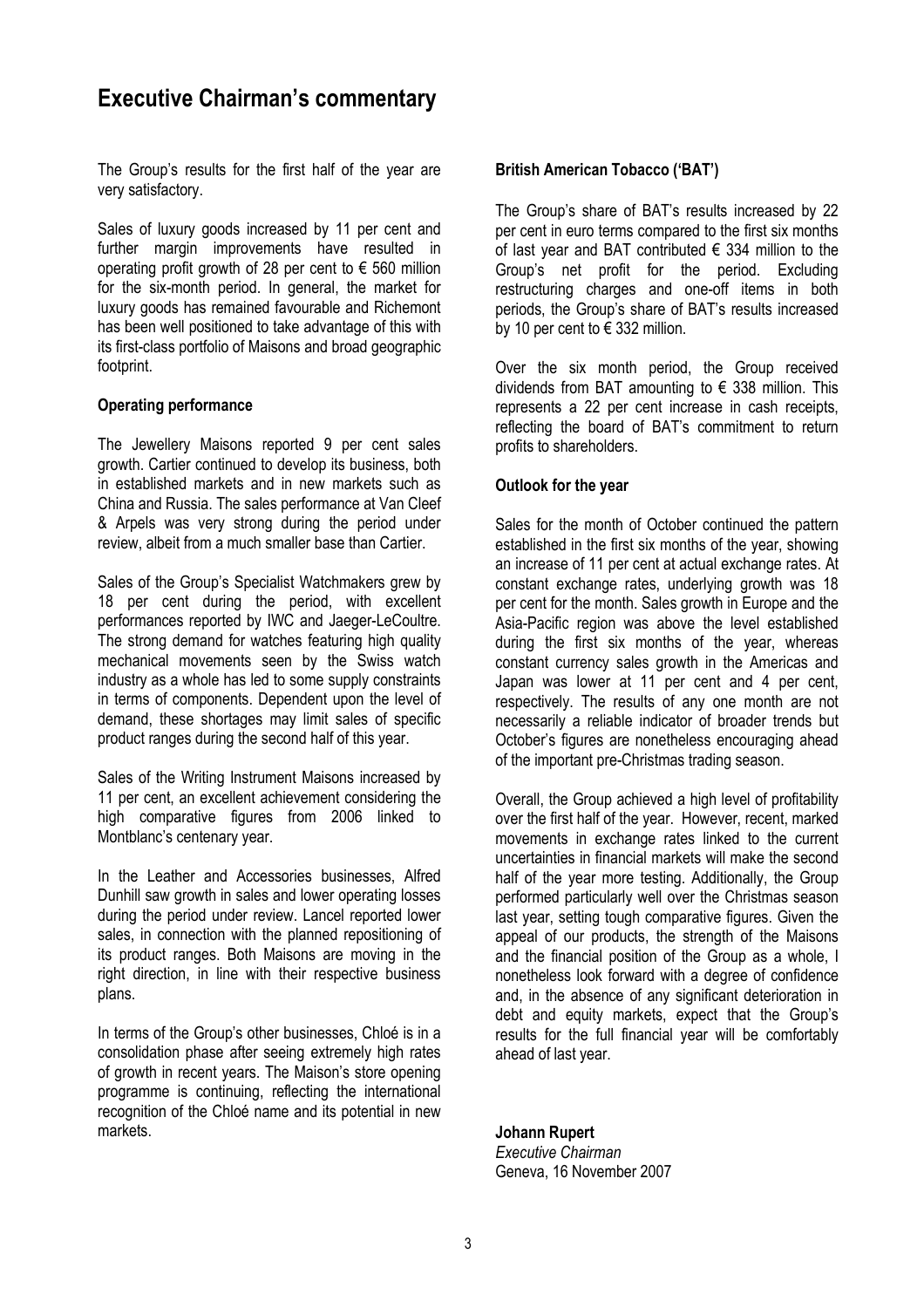## Business Review

## **Overview**

| in $\epsilon$ millions            | September 2007 | September 2006 |         |
|-----------------------------------|----------------|----------------|---------|
| <b>Sales</b>                      | 2 5 4 8        | 2 3 0 3        | $+11\%$ |
| Cost of sales                     | (893)          | (840)          |         |
| <b>Gross profit</b>               | 1655           | 1463           | $+13%$  |
| <b>Net operating expenses</b>     | (1095)         | (1027)         | $+7%$   |
| Selling and distribution expenses | (565)          | (515)          | $+10%$  |
| Communication expenses            | (282)          | (262)          | $+8%$   |
| Administration expenses           | (255)          | (248)          | $+3%$   |
| Other income/(expenses)           | 7              | 2)             |         |
| <b>Operating profit</b>           | 560            | 436            | $+28%$  |

Sales of luxury goods during the six-month period increased by 11 per cent to  $\epsilon$  2 548 million. This performance reflected both the strength of the Group's Maisons, market conditions and very strong demand for mechanical watches. Overall sales increased by 16 per cent in constant currency terms.

The improvement in gross margin reflected product and channel mix effects, product pricing adjustments and the favourable movement in the euro:Swiss franc exchange rate, which combined to more than offset an otherwise negative foreign exchange environment. Sales growth and the improved gross margin generated a 13 per cent increase in gross profit.

Net operating expenses increased by 7 per cent overall. The main increases in operating expenses were in selling and distribution expenses and communication costs. The 10 per cent growth in selling and distribution expenses was broadly in line with the growth in sales. Communication costs increased by 8 per cent but, as a percentage of sales, were lower than the comparative period at some 11.1 per cent of sales.

There were no significant one-off items included in the operating results during either the current or comparative periods.

Operating profit increased by 28 per cent to  $\epsilon$  560 million with the operating margin improving by 3.1 percentage points to 22.0 per cent for the period under review.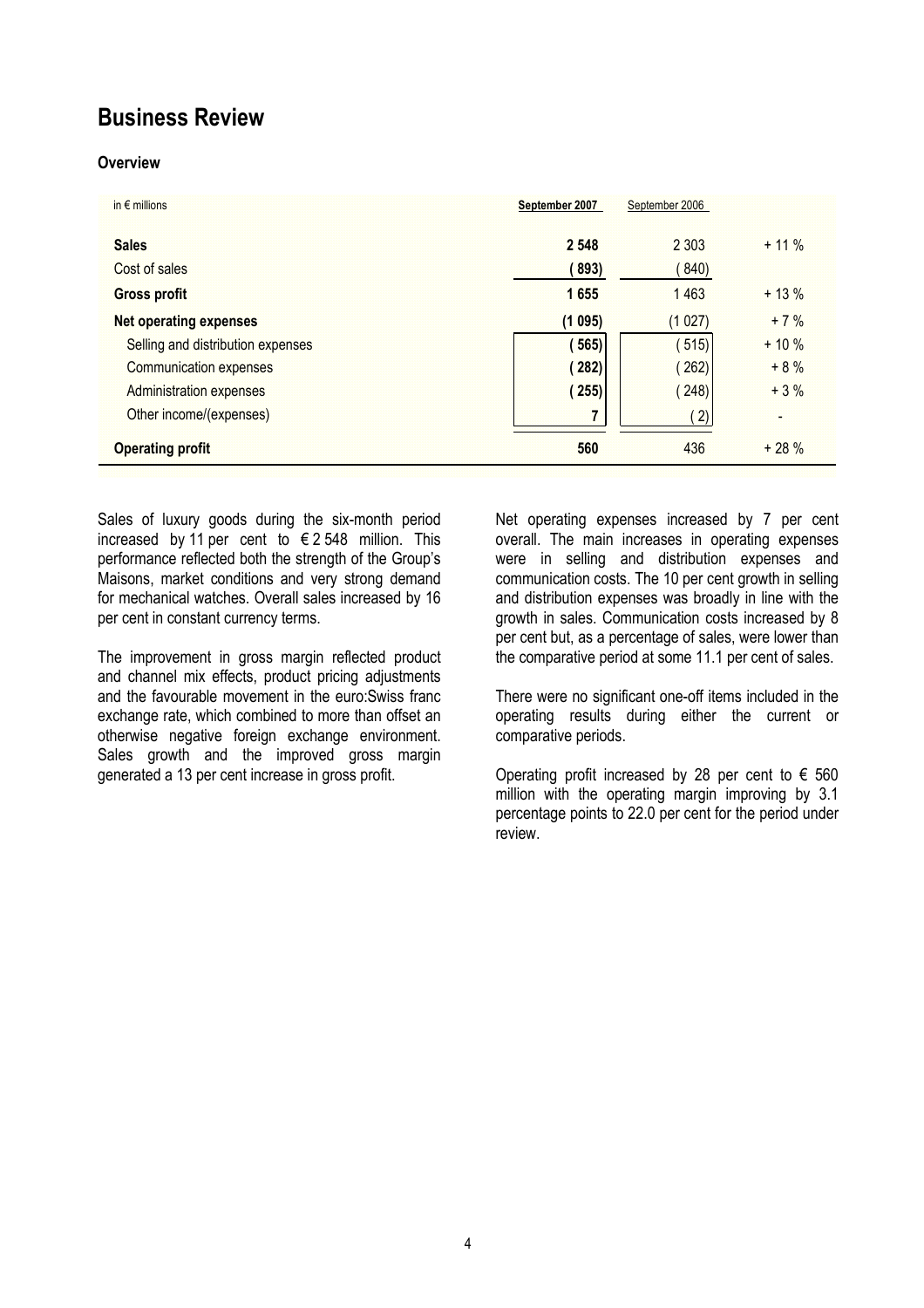### Analysis of sales and operating results by business area

Sales and the operating results of the Group's main areas of activity were as follows:

| in $\epsilon$ millions            | September 2007 | September 2006 |        |
|-----------------------------------|----------------|----------------|--------|
| <b>Sales</b>                      |                |                |        |
| Jewellery Maisons                 | 1 277          | 1 1 7 0        | $+9%$  |
| <b>Specialist Watchmakers</b>     | 707            | 597            | $+18%$ |
| <b>Writing Instrument Maisons</b> | 284            | 257            | $+11%$ |
| Leather and Accessories Maisons   | 137            | 136            | $+1%$  |
| <b>Other Businesses</b>           | 143            | 143            | $+0\%$ |
| <b>Total sales</b>                | 2 5 4 8        | 2 3 0 3        | $+11%$ |
| <b>Operating results</b>          |                |                |        |
| Jewellery Maisons                 | 367            | 328            | $+12%$ |
| <b>Specialist Watchmakers</b>     | 218            | 140            | $+56%$ |
| <b>Writing Instrument Maisons</b> | 42             | 39             | $+8%$  |
| Leather and Accessories Maisons   | (9)            | (12)           | $+25%$ |
| <b>Other Businesses</b>           | 11             | 15             |        |
|                                   | 629            | 510            | $+23%$ |
| Corporate                         | 69)            | 74)            | $-7%$  |
| Central support services          | 74)            | 67)            | $+10%$ |
| Other income/(expenses)           | 5              | 7)             |        |
| <b>Operating profit</b>           | 560            | 436            | $+28%$ |

### Jewellery Maisons

Sales increased by 9 per cent overall. Sales growth at Cartier benefited from the successful launch of the Ballon Bleu watch collection and the Marcello bag. The Maison's *Inde Mystérieuse* high jewellery collection was presented in September, reinforcing Cartier's long relationship with India.

Despite the contribution to sales related to Van Cleef & Arpels' centenary celebrations in the comparative period, the Maison continued to report very strong sales growth in the first six months of the current year.

The Jewellery Maisons' total operating profit increased by 12 per cent to  $\epsilon$  367 million, representing an operating margin of 29 per cent.

## Specialist Watchmakers

The Group's specialist watchmaking Maisons reported an overall 18 per cent increase in sales and a 56 per cent increase in operating profit. As a consequence, the operating margin increased from 23 per cent to 31 per cent.

The seven Maisons continued to develop new markets and reported very good trading in established markets. The very strong rate of sales growth reflects demand for both classic watches and the new collections presented at the 2007 Salon International de la Haute Horlogerie in Geneva. Jaeger-LeCoultre benefited from sales of its Master Compressor line. The redesigned Pilot collection from IWC and Panerai's watches featuring in-house movements were also in demand. Piaget's reputation as jeweller and watchmaker was enhanced by additions to its Limelight Party collection while Vacheron Constantin enjoyed notable success with its relaunched Patrimony collection, featuring the Poinçon de Genève hallmark. Baume & Mercier launched its trendsetting Hampton Square Magnum, while more classical designs from A. Lange & Söhne included the Lange 31.

## Writing Instrument Maisons

Following its centenary year, Montblanc's increasingly diversified portfolio of luxury goods, including writing instruments, jewellery, watches and leather goods, provided the basis for strong retail sales growth. Operating profit increased by 8 per cent and the Maisons' operating margin was in line with the comparative period at 15 per cent.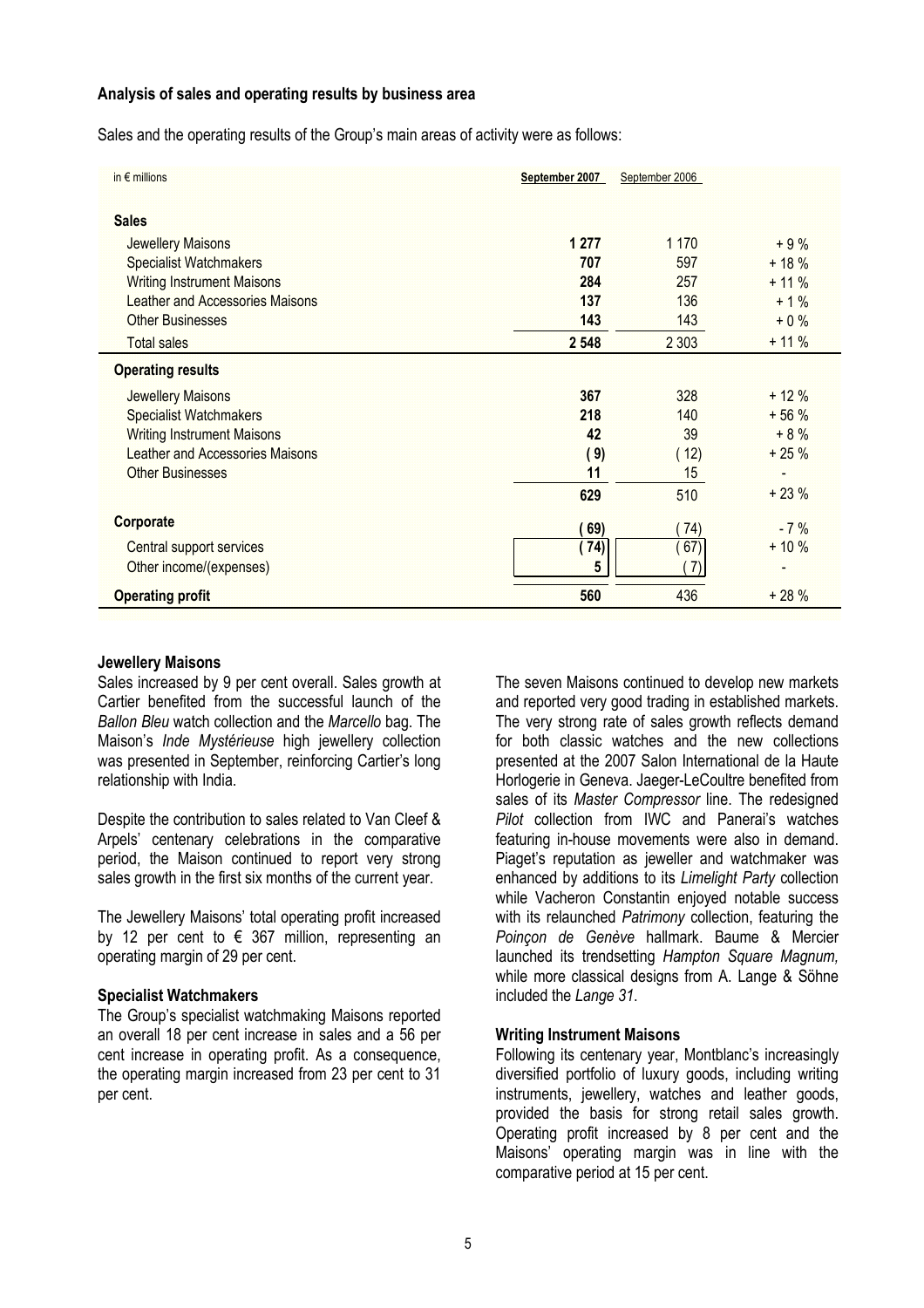### Leather and Accessories Maisons

Alfred Dunhill's sales increased overall, with good growth in sales through its own retail network. Alfred Dunhill's operating losses for the six months amounted to  $\epsilon$  5 million, significantly lower than in the comparative period.

In connection with a planned product repositioning programme, Lancel reported lower sales than the comparative period. The programme includes higher price points and gross margin for new products. Compared with the same six months last year, operating losses were marginally higher.

### Other businesses

Sales of other businesses were in line during the sixmonth period with Chloé up against strong prior period comparatives, which benefited significantly from sales of its Paddington bag collection.

### **Corporate**

Corporate principally represent the costs of central management, marketing support and other central functions, as well as other expenses and income which are not allocated to specific business areas, including foreign exchange hedging gains and losses.

Central support service costs increased by 10 per cent during the period. This increase was more than offset by the effects of the foreign exchange hedging programme, leading to a 7 per cent reduction in net corporate costs overall.

## Operating profit

Operating profit for the period increased by 28 per cent to  $\epsilon$  560 million. The continued growth in sales, combined with the improvement in gross margin and continuing cost control, has resulted in a 3.1 percentage point improvement in the operating profit margin from 18.9 per cent to 22.0 per cent.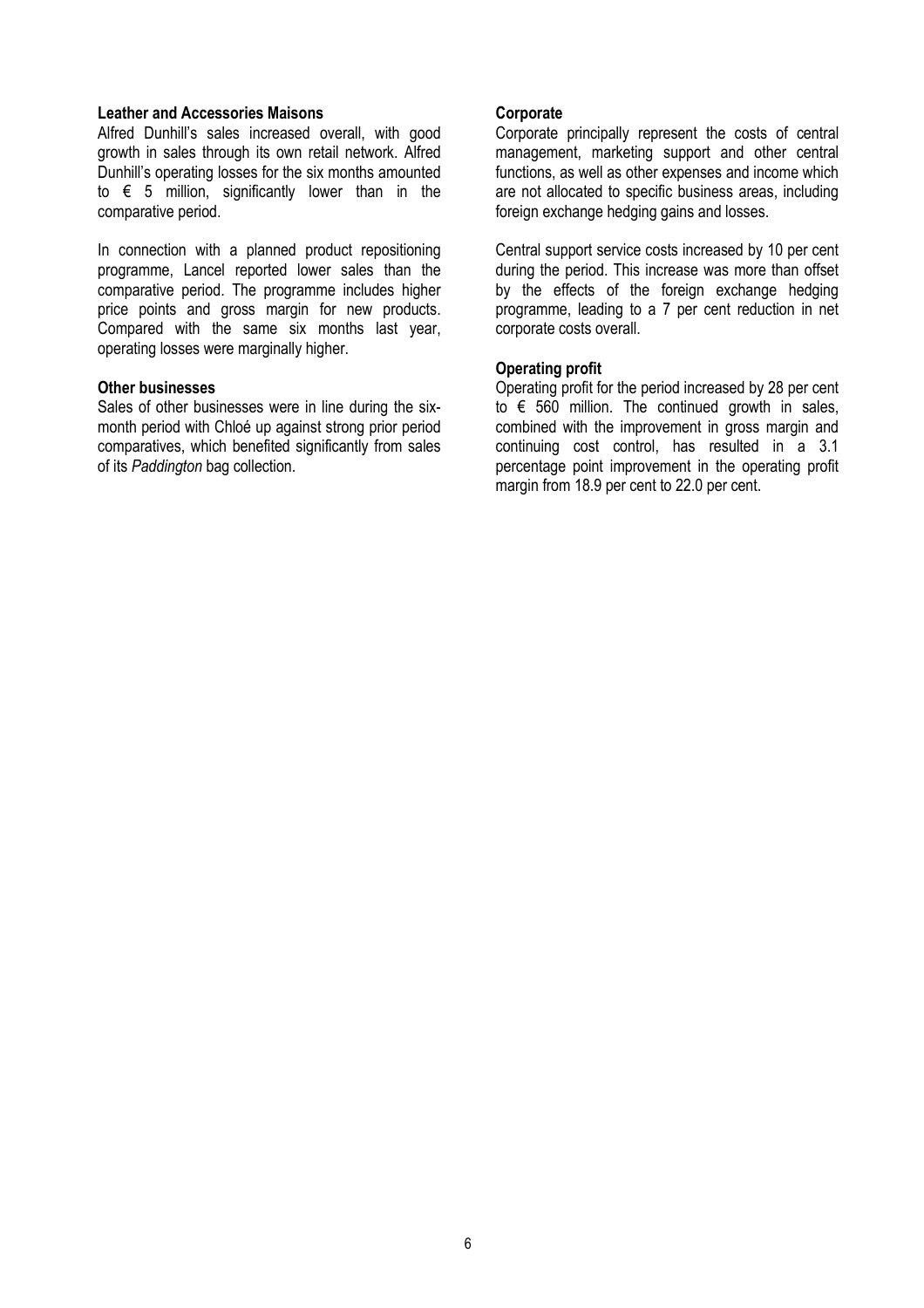### Sales by region

|                        |                |                |          | Movement at: |
|------------------------|----------------|----------------|----------|--------------|
|                        |                |                | Constant | Actual       |
|                        |                |                | exchange | exchange     |
| in $\epsilon$ millions | September 2007 | September 2006 | rates    | rates        |
| Europe                 | 1 0 9 2        | 975            | $+14%$   | $+12%$       |
| Asia-Pacific           | 612            | 499            | $+30%$   | $+23%$       |
| Americas               | 506            | 478            | $+13%$   | $+6%$        |
| Japan                  | 338            | 351            | $+7%$    | $-4%$        |
|                        | 2 5 4 8        | 2 3 0 3        | $+16%$   | $+11\%$      |

## Europe

Sales in European markets, which together accounted for 43 per cent of total sales, increased by 12 per cent. The European region includes the Russian and Middle Eastern markets, where sales growth was very strong.

### Asia-Pacific

Demand for luxury goods, particularly watches, in the Asia-Pacific region remained excellent. Overall sales in the important markets of Hong Kong and mainland China increased by 33 per cent to  $\epsilon$  367 million. Elsewhere in the region, sales growth rates were also good. At constant exchange rates, sales growth in the region was 30 per cent.

### Americas

The further weakening of the average euro: dollar exchange rate, from 1.27 in the prior period to 1.36 in the current six month period, reduced sales growth in the region from 13 per cent in dollar terms to 6 per cent in euro terms. Sales in the United States amounted to € 391 million during the period, an increase of 4 per cent in euro terms.

### Japan

A 7 per cent sales increase in yen terms was more than offset by movements in the euro: yen exchange rate, leading to a reported decrease for the period of 4 per cent at actual exchange rates. In yen terms, double-digit growth in the specialist watchmaker business area was partly offset by slower sales growth in other areas. Sales in Japan accounted for 13 per cent of Group sales during the period.

## Sales by distribution channel

| in $\epsilon$ millions | September 2007 | September 2006 |         |
|------------------------|----------------|----------------|---------|
| Retail                 | 995            | 904            | $+10%$  |
| Wholesale              | 1 553          | 1 3 9 9        | $+11%$  |
|                        | 2 5 4 8        | 2 3 0 3        | $+11\%$ |

## Retail

Retail sales increased by 10 per cent to  $\epsilon$  995 million. During the six-month period, the total retail network increased by 64 stores to 1 218 boutiques. The total increase included 22 internal stores. A further 42 external boutiques were either opened or were reclassified as boutiques, having previously been classified as 'shop-in-shops' or 'corners'. At the end of September, the Group's Maisons owned 695 boutiques, with a further 523 points of sale being operated by franchise partners.

### **Wholesale**

Wholesale sales increased by 11 per cent overall, with particularly strong growth among the specialist watchmakers. Wholesale growth reflects the weighting of sales growth by product area and by Maison as well as the impact of the expansion of the Group's own retail operations.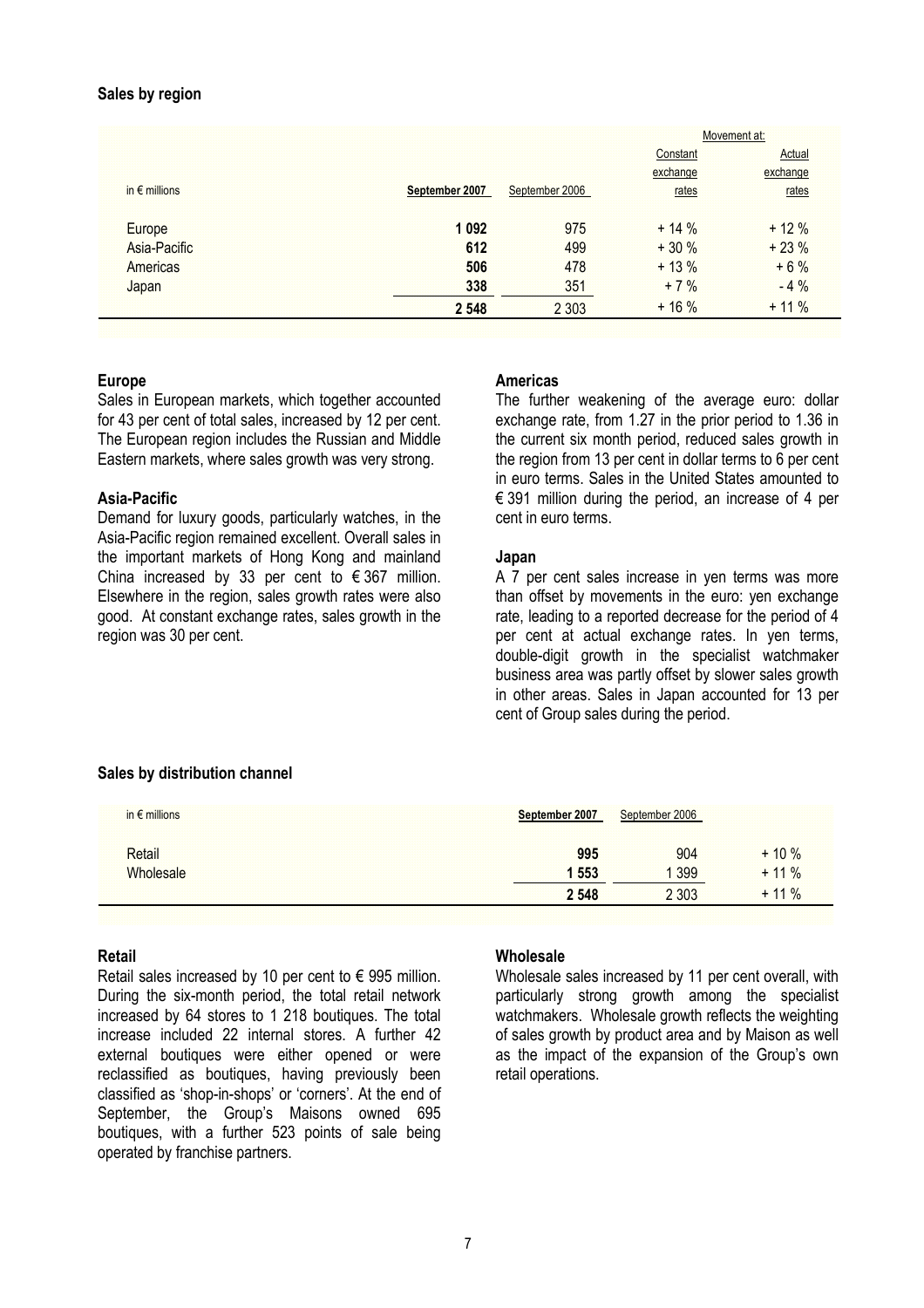### Summary income statement and results of associates

| in $\epsilon$ millions                               | September 2007          | September 2006 |
|------------------------------------------------------|-------------------------|----------------|
| <b>Operating profit</b>                              | 560                     | 436            |
| Finance income                                       | 38                      | 9              |
|                                                      | 598                     | 445            |
| Share of post-tax results of associated undertakings | 334                     | 274            |
| Before non-recurring income / (expenses)             | 332                     | 303            |
| Share of non-recurring income / (expenses)           | $\overline{\mathbf{2}}$ | (29)           |
| <b>Profit before taxation</b>                        | 932                     | 719            |
| <b>Taxation</b>                                      | (108)                   | (74)           |
| <b>Net profit</b>                                    | 824                     | 645            |

Net financial income amounted of  $\epsilon$  38 million in the period under review. Interest income on deposits and financial investment disposal gains were partly offset by interest on borrowings and net foreign exchange losses.

Excluding its share of the results of its investment in British American Tobacco, the Group's effective taxation rate was 18.1 per cent, reflecting the anticipated full-year rate. The effective taxation rate in general reflects the lower level of corporate taxes in Switzerland compared to other jurisdictions. The increase in the effective taxation rate compared to the prior period was largely due to the first-time recognition of specific deferred tax assets in the prior period.

## Associated companies

The Group's principal associated company is British American Tobacco plc. Richemont has an effective interest of 19.3 per cent in British American Tobacco, with a market value at 30 September 2007 of € 9 785 million.

In addition, the Group has a number of smaller investments which are classified as associated companies. These other associated companies have no material impact on the Group's financial statements.

## British American Tobacco ('BAT')

For the six-month period ended 30 September 2007, the Group's share of the results of BAT increased to € 334 million. Excluding non-recurring items from the Group's share of the results of its associates, attributable profit increased by 10 per cent. Nonrecurring items primarily related to restructuring costs, and net asset disposal gains.

The results in the period reflected a 19.1 per cent interest in BAT's results for the three months to June 2007 and a 19.3 per cent interest for the three months

to September 2007. The results for the prior period reflected an 18.8 per cent interest in BAT's results for the three months to June 2006 and an 18.9 per cent interest for the three months to September 2006. The increase in the Group's interest reflects the impact of BAT's own share buy-back programme, which Richemont does not participate in.

As a U.K.-based company, BAT reports in sterling. The average sterling-euro exchange rate during the period was broadly in line with the average rate in the comparative six-month period. Accordingly, the exchange rate impact on the Group's share of BAT's sterling-denominated results was negligible.

In cash flow terms, during the six months under review, Richemont received dividends from BAT totalling € 338 million (2006: € 278 million).

BAT has a 31 December year-end but reports to its shareholders on a quarterly basis. The following commentary is condensed from BAT's financial report for the nine months ended 30 September 2007. More complete information in respect of BAT, including copies of the annual and quarterly reports, is available from the BAT website at www.bat.com.

The reported profit from BAT's operations was 19 per cent higher at £ 2 304 million or 8 per cent higher if non-recurring items are excluded. However, profits from operations at comparable rates of exchange and excluding non-recurring items would have been 14 per cent higher, with all regions contributing to this result.

In Europe, profit at  $E$  650 million was up  $E$  56 million mainly as a result of higher margins in Russia, Romania, Hungary and Spain, partly offset by the impact of reduced volumes in a number of markets and weaker exchange rates. At comparable rates of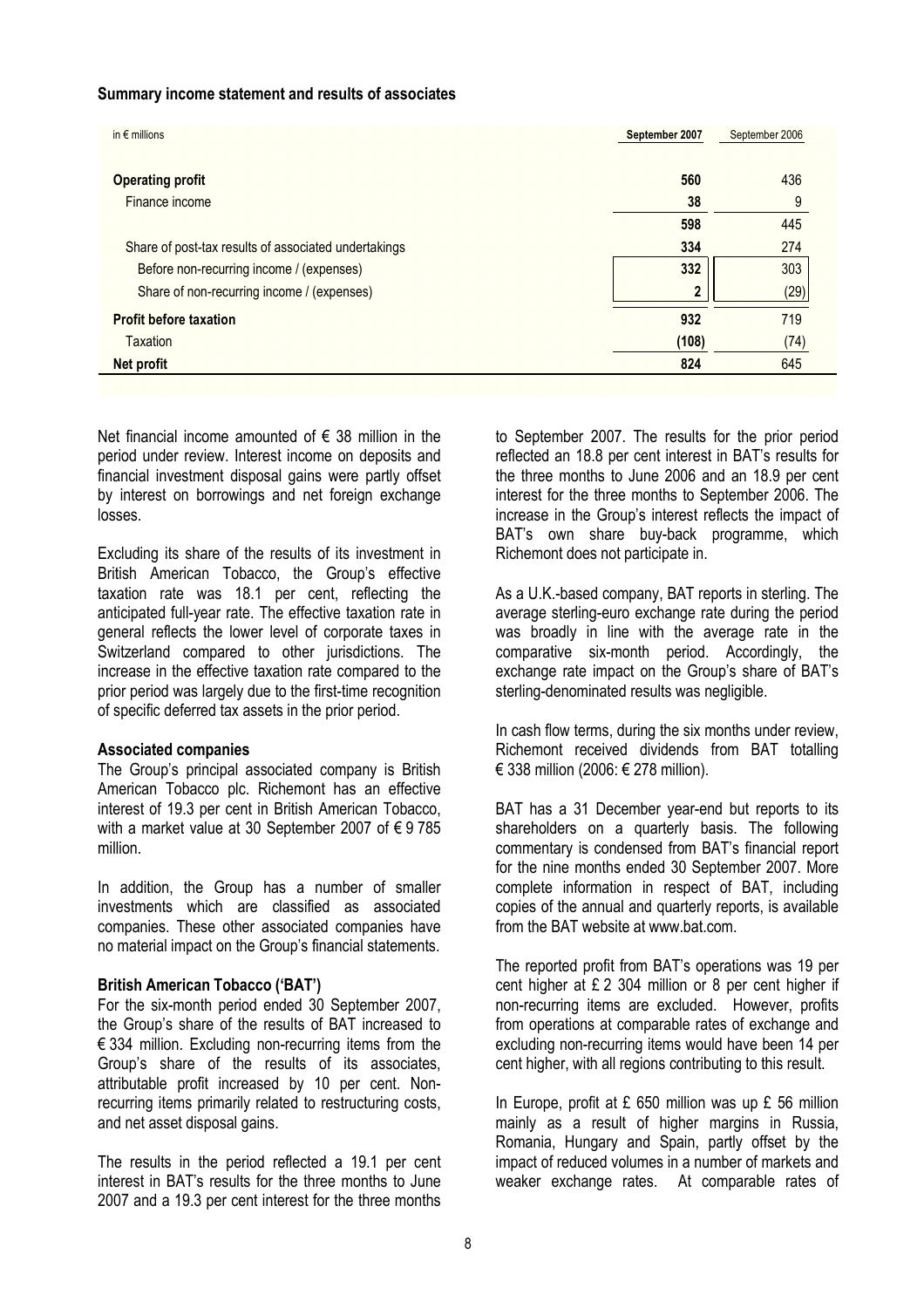exchange, profits would have increased by £ 67 million or 11 per cent.

In BAT's Asia-Pacific region, profit rose by £ 32 million to £ 498 million, mainly attributable to strong performances from Australasia, South Korea, Vietnam, Pakistan and Bangladesh, despite the adverse impact of exchange. At comparable rates of exchange, profit would have increased by £ 47 million or 10 per cent.

Profit in Latin America increased by £ 103 million to £ 550 million due to exceptionally strong performances in Brazil and Venezuela, partly offset by lower profit in Mexico and the adverse impact of weaker local currencies. At comparable rates of exchange, profit would have grown by £ 127 million or 28 per cent.

Profit in the Africa and Middle East region fell by £ 8 million to £ 354 million due to exchange rate movements. However, at comparable rates of exchange, profit would have increased by £ 45 million or 12 per cent with strong performances from South Africa and Nigeria.

The profit from BAT's America-Pacific region decreased by £ 12 million to £ 320 million as a result of lower profit in Canada and the impact of weaker exchange rates. At comparable rates of exchange, profit would have increased by £ 15 million or 5 per cent.

BAT's share of the post-tax results of its associates decreased by £ 13 million to £ 335 million. Excluding the exceptional item in 2006, its share of the post-tax results of associates was slightly up at £ 335 million but would have been 8 per cent higher at comparable rates of exchange. The contribution from Reynolds American, excluding the benefit from the favourable resolution of tax matters in 2006, was £ 10 million lower due to the impact of the weaker US dollar. BAT's associate in India, ITC, continued its strong growth and its contribution rose by £ 12 million to £ 77 million.

BAT's adjusted, diluted earnings per share for the ninemonth period rose 9 per cent to 82.00 pence, principally as a result of the strong operating profit performance, partly offset by the adverse impact from foreign exchange movements. Some 38 million shares were repurchased in the nine months at a cost of £ 612 million and at an average of 1630 pence per share.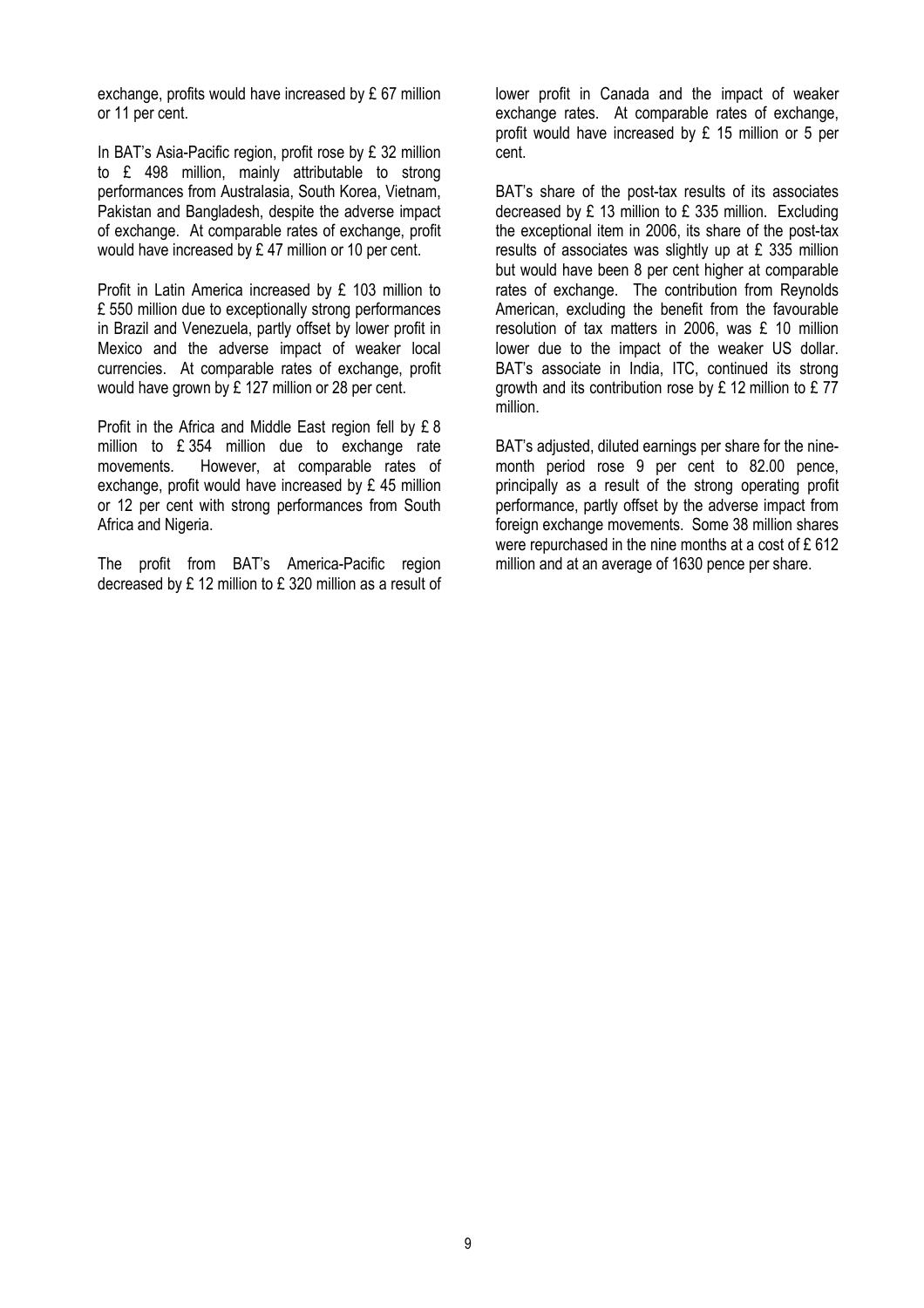## Analysis of net profit

| in $\epsilon$ millions                                                  | September 2007 | September 2006 |
|-------------------------------------------------------------------------|----------------|----------------|
| Net profit from parent and subsidiaries                                 | 490            | 371            |
| Share of post-tax profit of associates                                  |                |                |
| Net profit before non-recurring income / (expenses)                     | 332            | 303            |
| Non-recurring income / (expenses)                                       | $\overline{2}$ | (29)           |
| Net profit - share of associates                                        | 334            | 274            |
| Net profit of the Group                                                 | 824            | 645            |
| Analysed as follows:                                                    |                |                |
| Parent, subsidiaries and share of associates before non-recurring items | 822            | 674            |
| Non-recurring income/ (expenses)                                        | $\overline{2}$ | (29)           |
| Net profit of the Group                                                 | 824            | 645            |
|                                                                         |                |                |
| Earnings per unit excluding non-recurring income / (expenses)           |                |                |
| <b>Basic</b>                                                            | € 1.463        | € 1.211        |
| <b>Diluted basis</b>                                                    | € 1.442        | € 1.193        |

There were no significant one-off items included in the results from the parent and its subsidiaries during either the current or comparative periods.

The non-recurring items included in the Group's share of the results of its associate, British American Tobacco, amounted to a net gain of  $\epsilon$  2 million in the period under review (2006: a net charge of € 29 million). Non-recurring items in BAT's subsidiaries and those of its own associated companies, which are presented on a post-tax basis, primarily relate to restructuring costs and net asset disposal gains.

The presentation of BAT's non-recurring items in Richemont's analysis of its consolidated results was revised in the financial year ended 31 March 2007. Accordingly, the non-recurring expense reported for the comparative period has been revised from a charge of  $\epsilon$  39 million at the pre-tax level reported last year to a post-tax charge of € 29 million. The overall contribution from BAT on an IFRS basis remains unchanged. The presentational change has no effect

on Richemont's IFRS-reported results or balance sheet. The comparative, net profit of the Group before non-recurring items has been amended together with the related underlying earnings per unit. The revised underlying net profit attributable to unitholders for the six month period ended 30 September 2006 is € 674 million. The amount previously reported was  $\epsilon$  684 million.

Excluding all such non-recurring items from both periods, net profit in the six months to 30 September 2007 would have been  $6822$  million compared to  $674$  million in the prior period, representing an increase of 22 per cent. On the same basis, diluted earnings per unit would have increased by 21 per cent from € 1.193 to € 1.442.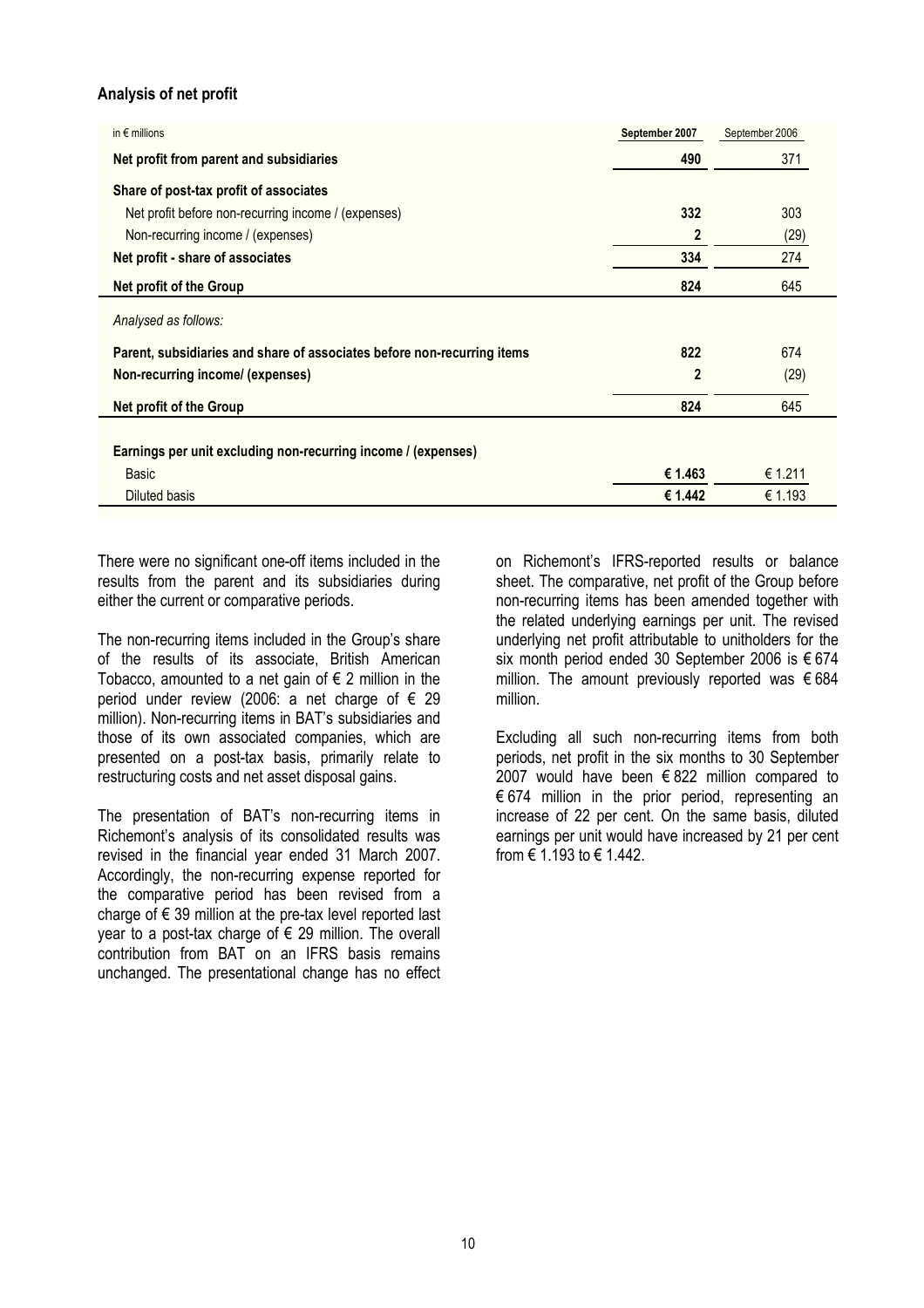## Cash flow

| in $\epsilon$ millions                                       | September 2007 | September 2006 |
|--------------------------------------------------------------|----------------|----------------|
|                                                              |                |                |
| Operating profit                                             | 560            | 436            |
| Depreciation and other non-cash items                        | 101            | 97             |
| Earnings before interest, tax and depreciation               | 661            | 533            |
| Increase in working capital                                  | 393)           | 298)           |
| <b>Cash generated from operations</b>                        | 268            | 235            |
| Dividends received from associate                            | 338            | 278            |
| Returns on investments and servicing of finance              | 19             | 16             |
| <b>Taxation paid</b>                                         | (71)           | (97)           |
| Net acquisitions of fixed assets                             | (108)          | (72)           |
| Other investing activities, net                              | 12             | (71)           |
| Net cash inflow before financing activities                  | 458            | 289            |
| Dividends paid to unitholders                                | 689)           | 613)           |
| Normal dividend                                              | 358)           | 335)           |
| Special dividend                                             | 331)           | 278)           |
| Increase in borrowings                                       | 35             | 35             |
| (Payments)/proceeds relating to treasury units, net          | (37)           | 12             |
| Other financing activities                                   | (2)            | (2)            |
| Decrease in cash, cash equivalents and short-term borrowings | (235)          | (279)          |
| Cash and cash equivalents at the beginning of period         | 1623           | 1416           |
| Exchange rate effects                                        | 13             | 12             |
| Cash and cash equivalents at the end of period               | 1401           | 1 1 4 9        |
| <b>Borrowings</b>                                            | 497)           | 548)           |
| Net cash                                                     | 904            | 601            |

The Group's net cash position decreased from  $\epsilon$  1 141 million at 31 March 2007 to  $\epsilon$  904 million at 30 September 2007. The decrease largely reflected the payment of the regular dividend and the special dividend at the end of September.

During the period, cash generated from operations amounted to € 268 million (2006: € 235 million). The increase in operating profit was partially offset by increases in working capital requirements. An increase in inventories reflected higher raw material purchases and work in progress. An increase in debtors reflected the growth in wholesale sales during the period.

Dividends received from associates, namely British American Tobacco, comprise the final dividend in respect of its financial year ended 31 December 2006, received in May 2007 and the interim dividend for the 2007 financial year, received in September 2007.

Investing activities during the period included further investments in the Group's worldwide distribution network and European manufacturing facilities,

including the acquisition of the watch component production facilities of Manufacture Roger Dubuis SA, Geneva. The cash outflow from these investing activities was more than offset by proceeds from the disposal of financial assets.

The dividends paid in the current period represent the dividends paid by Compagnie Financière Richemont SA and Richemont SA, Luxembourg for the year ended 31 March 2007. The withholding tax payable on the part of the dividend paid by Compagnie Financière Richemont SA was remitted to the Swiss authorities in October.

In order to hedge executive stock option grants, the Group exercised options to purchase Richemont units for a consideration of  $\epsilon$  60 million and bought further call options over Richemont 'A' units for a consideration of  $\epsilon$  14 million. The cost of these purchases was partly offset by proceeds from the exercise of stock options by executives, leading to a net cash outflow of € 37 million.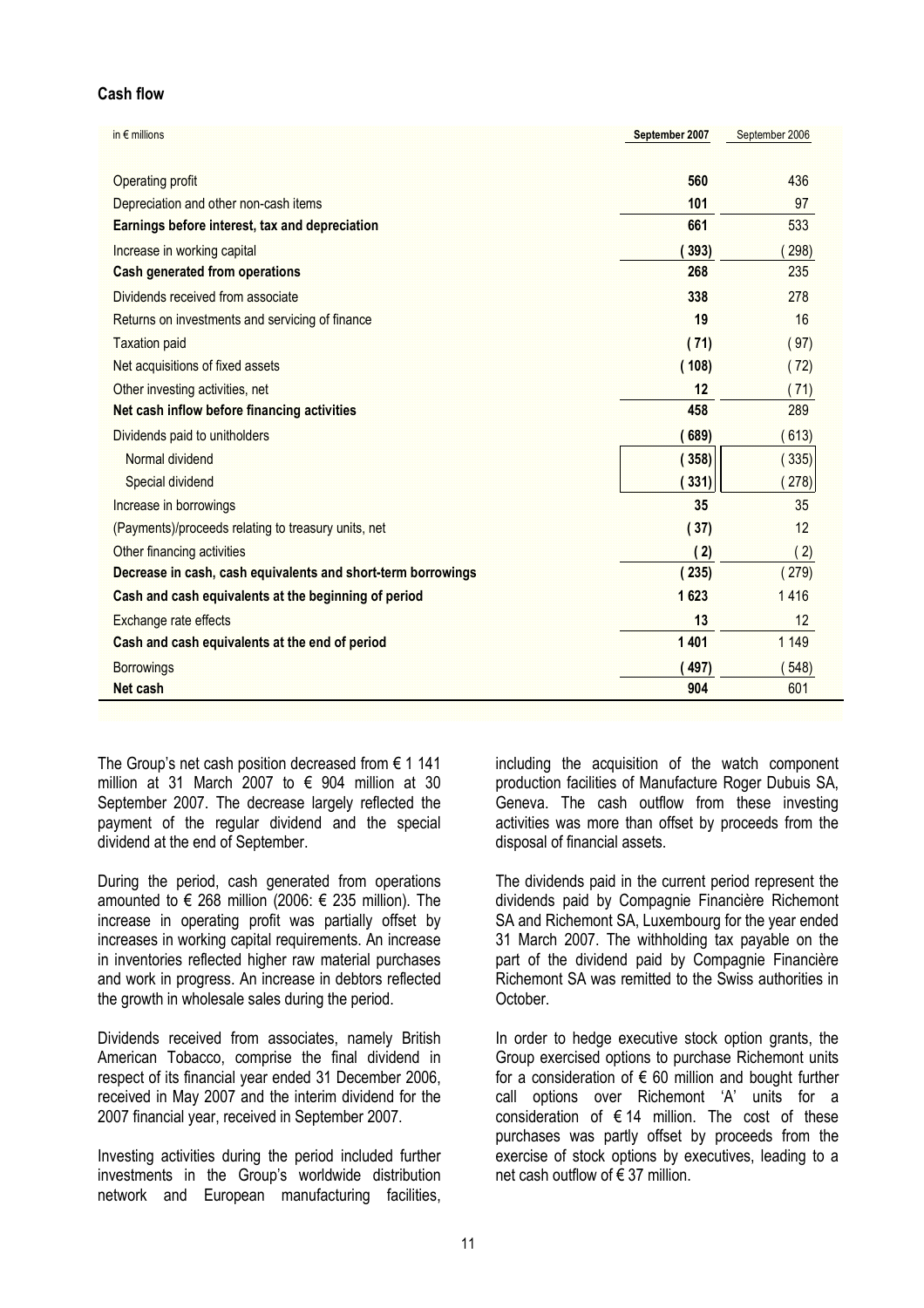## Summarised balance sheet

| in $\epsilon$ millions                | 30 September 2007 | 31 March 2007  |
|---------------------------------------|-------------------|----------------|
| <b>Non-current assets</b>             |                   |                |
| <b>Fixed assets</b>                   | 950               | 922            |
| Investment in associated undertakings | 3 3 1 8           | 3 5 0 6        |
| Other non-current assets              | 510               | 546            |
|                                       | 4778              | 4 9 7 4        |
| <b>Net current assets</b>             | 1930              | 1 5 9 4        |
| <b>Net operating assets</b>           | 6708              | 6 5 6 8        |
| Net cash                              | 904               | 1 1 4 1        |
| Cash and cash equivalents             | 1 4 0 1           | 1623           |
| <b>Borrowings</b>                     | 497)              | 482)           |
| Other non-current liabilities         | (210)             | (196)          |
|                                       | 7 4 0 2           | 7513           |
| <b>Equity</b>                         |                   |                |
| Unitholders' equity                   | 7 3 9 9           | 7511           |
| <b>Minority interests</b>             | 3                 | $\overline{2}$ |
|                                       | 7 402             | 7513           |

At 30 September 2007, the Group's interest in British American Tobacco ('BAT') ordinary shares amounted to 19.3 per cent and BAT's market capitalisation, based on 2 025 million ordinary shares in issue, amounted to  $\epsilon$  50 808 million (£ 35 483 million) The fair value of the Group's investment in BAT therefore amounted to € 9 785 million. The carrying value of the investment amounted to  $\epsilon$  3 309 million on that date. Details of movements in the Group's effective interest in BAT ordinary shares during the period are given in the notes to the consolidated interim financial statements. The carrying value of investments in other associates at 30 September 2007 was € 9 million (2006: € 14 million).

Net current assets increased by € 336 million compared to March 2007. The value of net inventories increased by 9 per cent to  $\epsilon$  1 885 million. The inventory increase largely reflects the purchase of raw materials and an increase in the work in progress inventories. Consequently, the inventory rotation rate has slowed by 0.4 months to 15.8 months. Trade debtors increased during the six months, reflecting both the seasonality of wholesale sales and the growth in wholesale sales reported during the period under review.

At 30 September 2007, net cash amounted to  $\epsilon$  904 million. Cash balances were primarily denominated in euros, whereas borrowings were spread across the principal currencies of the countries in which the Group has significant operations, namely, euros, yen, US dollars, Hong Kong dollars and Swiss francs. Borrowings reflect the financing of net operating assets in the countries concerned.

Norbert Platt **Richard Lepeu** Group Chief Executive Officer Group Finance Director

Compagnie Financière Richemont SA Geneva, 16 November 2007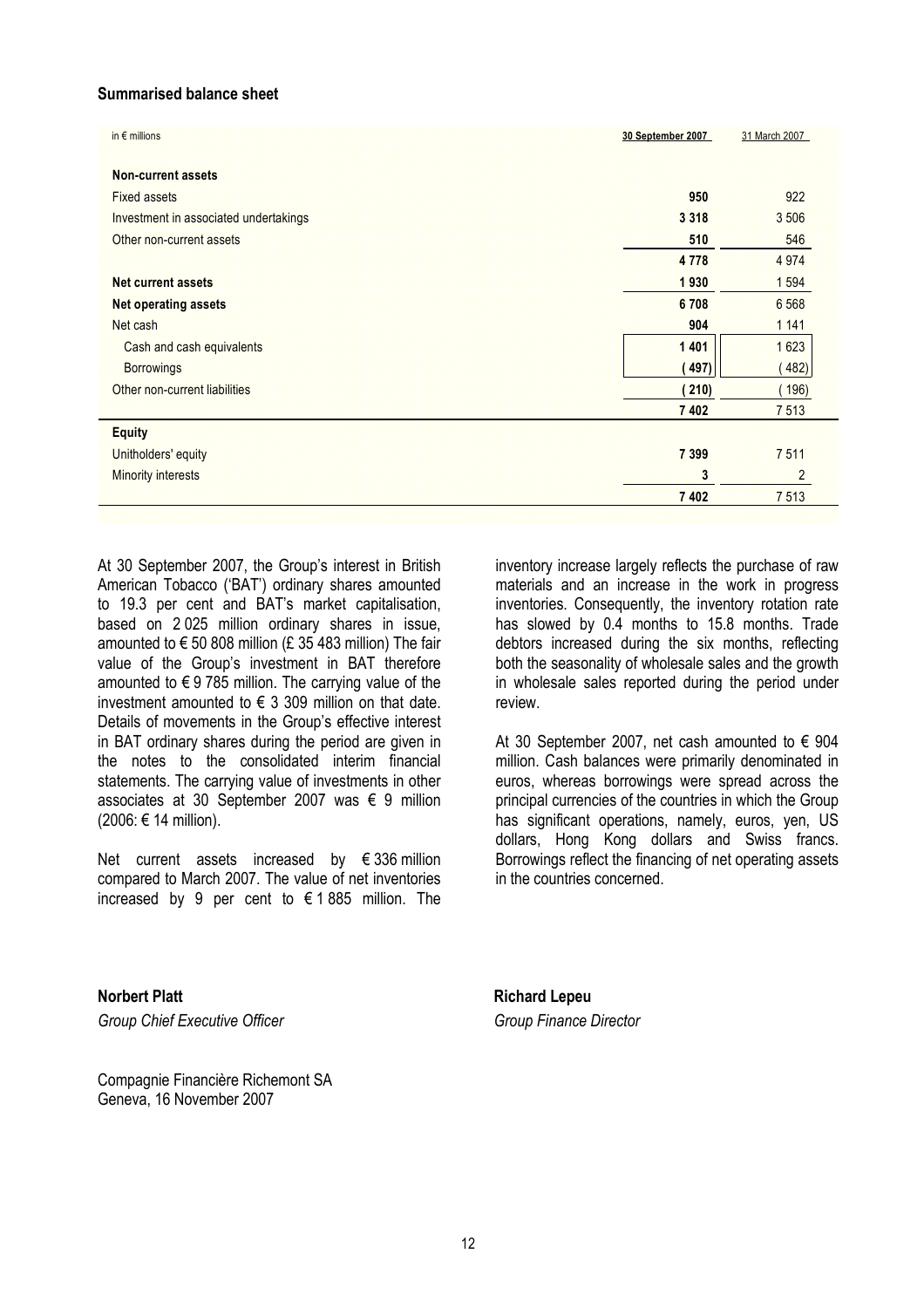Unaudited consolidated interim financial statements at 30 September 2007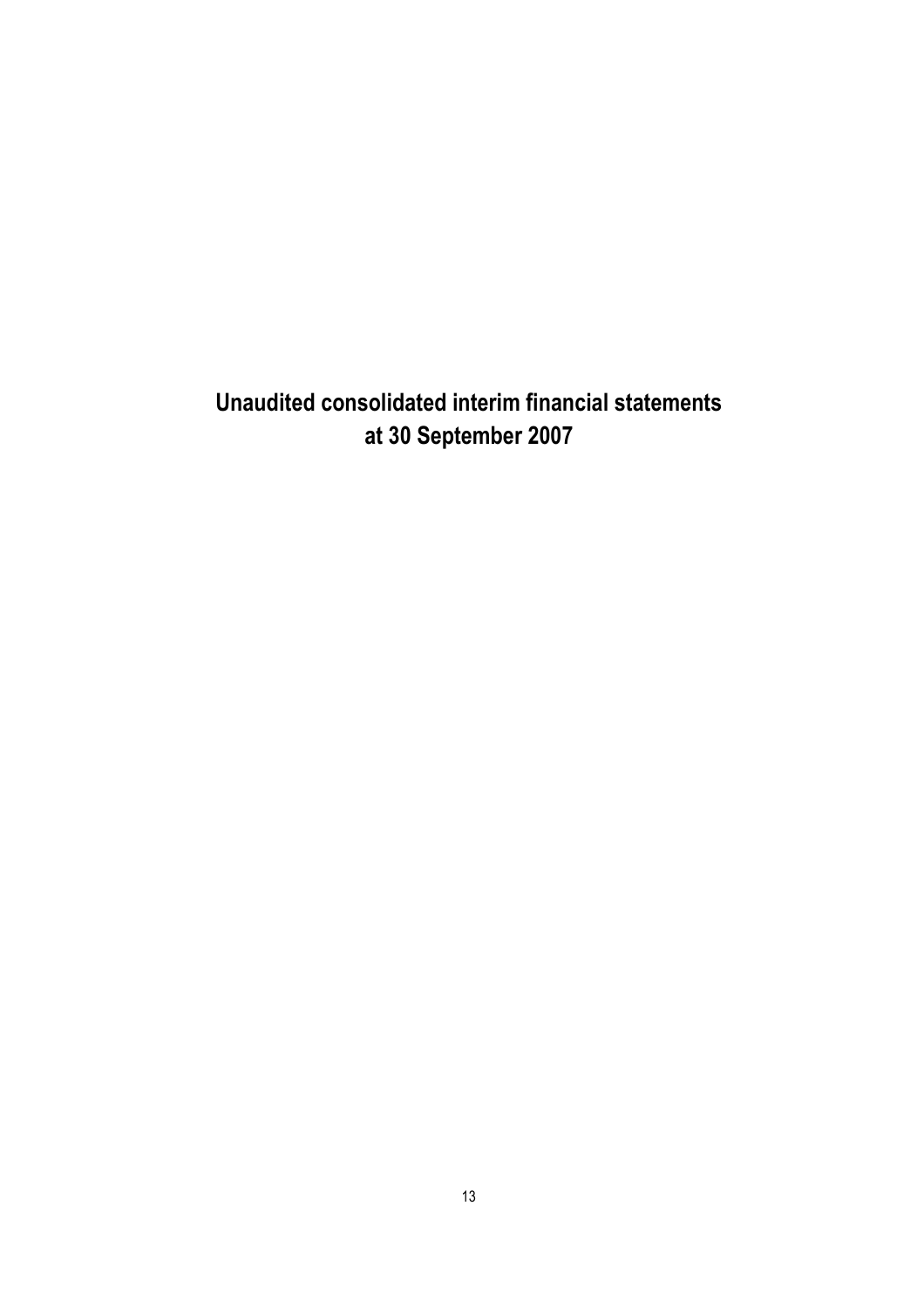## Consolidated balance sheet

|                                                            |             | 30 September 2007 | 31 March 2007  |
|------------------------------------------------------------|-------------|-------------------|----------------|
| <b>ASSETS</b>                                              | <b>Note</b> | €m                | €m             |
| <b>Non-current assets</b>                                  |             |                   |                |
| Property, plant and equipment                              |             | 839               | 808            |
| Intangible assets                                          |             | 111               | 114            |
| Investments in associated undertakings                     | 5           | 3 3 1 8           | 3506           |
| Deferred income tax assets                                 |             | 269               | 268            |
| Financial assets held at fair value through profit or loss |             | 56                | 113            |
| Other non-current assets                                   |             | 185               | 165            |
|                                                            |             | 4778              | 4 9 7 4        |
|                                                            |             |                   |                |
| <b>Current assets</b>                                      |             |                   |                |
| Inventories                                                |             | 1885              | 1732           |
| Trade and other receivables                                |             | 852               | 658            |
| Derivative financial instruments                           |             | 30                | 15             |
| Prepayments and accrued income                             |             | 135               | 121            |
| Cash at bank and on hand                                   |             | 1799              | 1881           |
|                                                            |             | 4701              | 4 4 0 7        |
|                                                            |             |                   |                |
| <b>Total assets</b>                                        |             | 9479              | 9381           |
|                                                            |             |                   |                |
| <b>EQUITY AND LIABILITIES</b>                              |             |                   |                |
| <b>Equity</b>                                              |             |                   |                |
| Share capital                                              |             | 334               | 334            |
| Participation reserve                                      |             | 645               | 645            |
| Treasury units                                             |             | (275)             | 264)           |
| Hedge and unit option reserves                             |             | 173               | 151            |
| Cumulative translation adjustment reserve                  |             | (20)              | 113            |
| Retained earnings                                          |             | 6542              | 6532           |
| <b>Total unitholders' equity</b>                           |             | 7 3 9 9           | 7511           |
|                                                            |             | 3                 | $\overline{2}$ |
| <b>Minority interest</b>                                   |             |                   |                |
| <b>Total equity</b>                                        |             | 7 4 0 2           | 7513           |
|                                                            |             |                   |                |
| <b>LIABILITIES</b>                                         |             |                   |                |
| <b>Non-current liabilities</b>                             |             |                   |                |
| Borrowings                                                 |             | 188               | 203            |
| Deferred income tax liabilities                            |             | 34                | 32             |
| Retirement benefit obligations                             |             | 105               | 103            |
| Provisions                                                 |             | 71                | 61             |
|                                                            |             | 398               | 399            |
| <b>Current liabilities</b>                                 |             |                   |                |
| Trade and other payables                                   |             | 459               | 488            |
| Current income tax liabilities                             |             | 195               | 160            |
| Borrowings                                                 |             | 15                | 28             |
| Derivative financial instruments                           |             | 2                 | $\overline{2}$ |
| Provisions                                                 |             | 86                | 90             |
| Accruals and deferred income                               |             | 230               | 192            |
| Short-term loans                                           |             | 294               | 251            |
| <b>Bank overdrafts</b>                                     |             | 398               | 258            |
|                                                            |             |                   |                |
|                                                            |             | 1679              | 1469           |
| <b>Total liabilities</b>                                   |             | 2077              | 1868           |
| <b>Total equity and liabilities</b>                        |             | 9479              | 9 3 8 1        |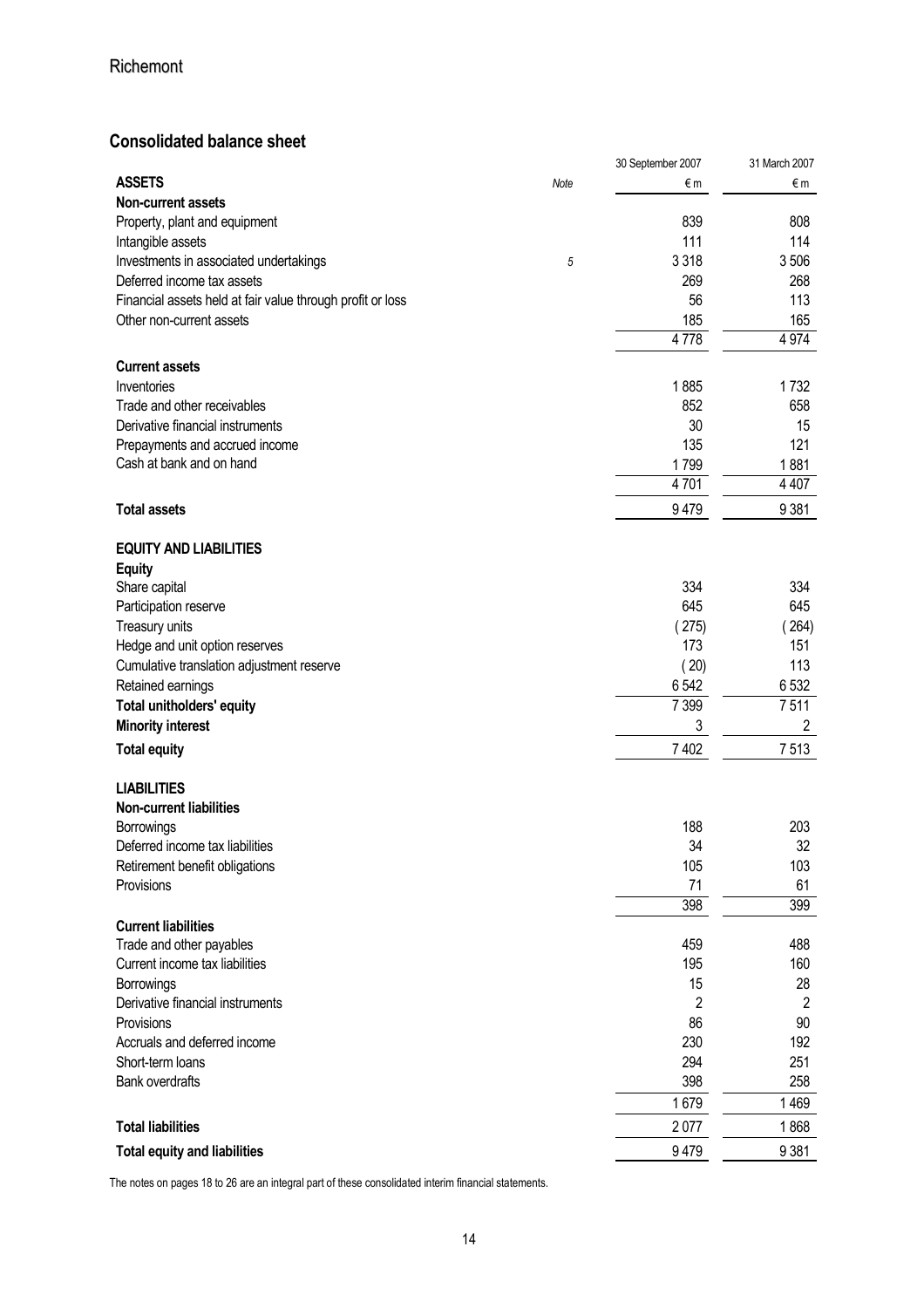## Consolidated income statement

|                                                                                                                  |                | Six months to     | Six months to     |
|------------------------------------------------------------------------------------------------------------------|----------------|-------------------|-------------------|
|                                                                                                                  |                | 30 September 2007 | 30 September 2006 |
|                                                                                                                  | <b>Notes</b>   | €m                | €m                |
| <b>Sales</b>                                                                                                     | 4              | 2 5 4 8           | 2 3 0 3           |
| Cost of sales                                                                                                    |                | 893)              | 840)              |
| <b>Gross profit</b>                                                                                              |                | 1655              | 1463              |
| Selling and distribution expenses                                                                                |                | 565)              | (515)             |
| Communication expenses                                                                                           |                | 282)              | 262)              |
| Administrative expenses                                                                                          |                | (255)             | (248)             |
| Other operating income / (expenses)                                                                              | 6              | 7                 | (2)               |
| <b>Operating profit</b>                                                                                          |                | 560               | 436               |
| Finance costs                                                                                                    | $\overline{7}$ | (45)              | (28)              |
| Finance income                                                                                                   | 7              | 83                | 37                |
| Share of post-tax profit of associated undertakings                                                              | 5              | 334               | 274               |
| <b>Profit before taxation</b>                                                                                    |                | 932               | 719               |
| Taxation                                                                                                         | 9              | 108)              | (74)              |
| Net profit                                                                                                       |                | 824               | 645               |
| Attributable to:                                                                                                 |                |                   |                   |
| Unitholders                                                                                                      |                | 823               | 645               |
| Minority interest                                                                                                |                |                   |                   |
|                                                                                                                  |                | 824               | 645               |
|                                                                                                                  |                |                   |                   |
| Earnings per unit for profit attributable to unitholders<br>during the period (expressed in $\epsilon$ per unit) |                |                   |                   |
| - basic                                                                                                          | 8              | 1.467             | 1.159             |
| - diluted                                                                                                        | 8              | 1.445             | 1.141             |
|                                                                                                                  |                |                   |                   |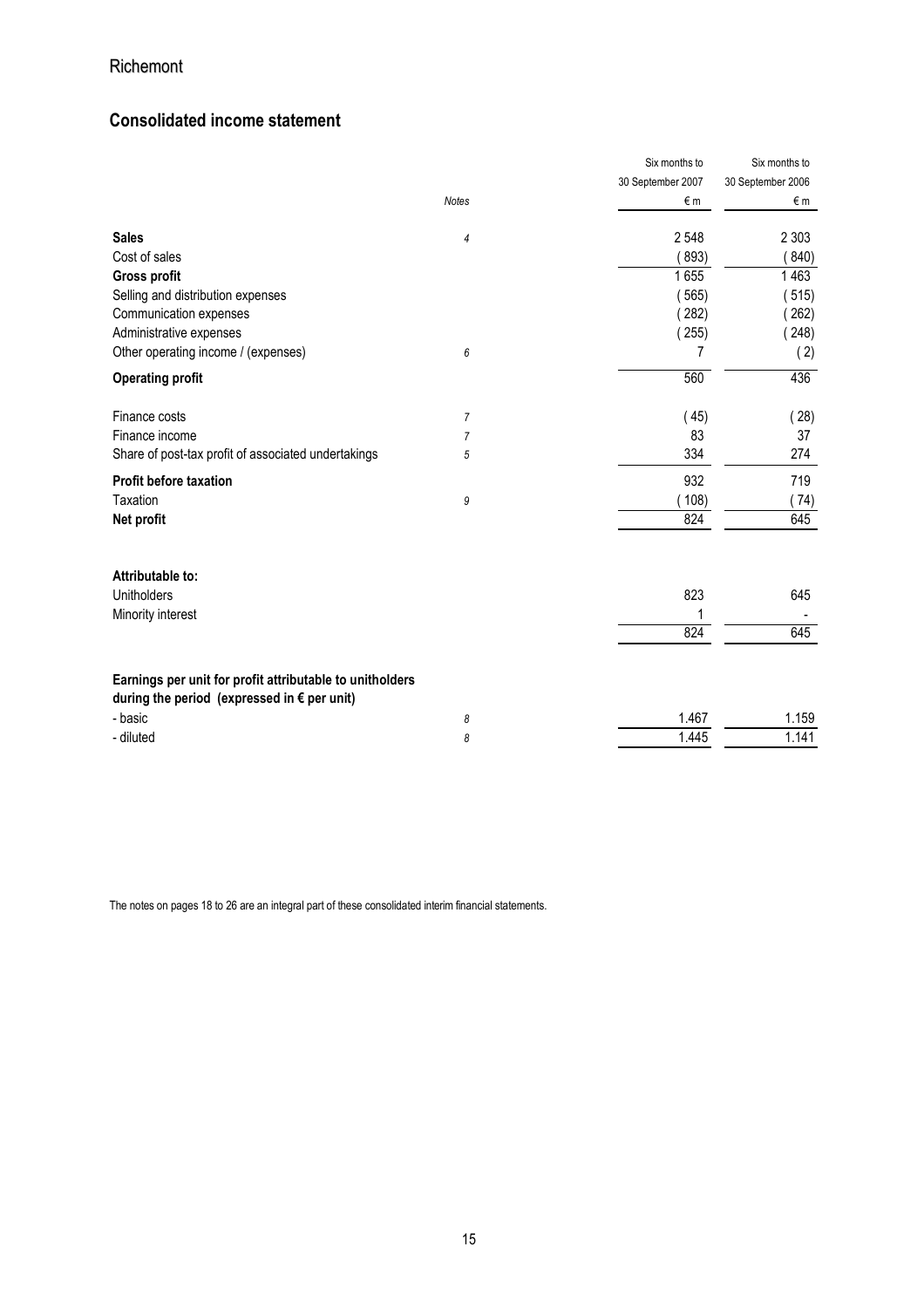## Consolidated statement of changes in equity

|                                                                                  |                               |                          |                          | Equity attributable to unitholders                       |                            |             | Minority<br>interest         | Total<br>equity |
|----------------------------------------------------------------------------------|-------------------------------|--------------------------|--------------------------|----------------------------------------------------------|----------------------------|-------------|------------------------------|-----------------|
|                                                                                  | Unitholders'<br>capital<br>€m | Treasury<br>units<br>€m  | Other<br>reserves<br>€m  | Cumulative<br>translation<br>adjustment<br>reserve<br>€m | Retained<br>earnings<br>€m | Total<br>€m | €m                           | €m              |
| Balance at 1 April 2006                                                          | 979                           | (408)                    | 72                       | 38                                                       | 6 0 9 2                    | 6773        | 8                            | 6781            |
| Currency translation adjustments                                                 |                               |                          |                          | 101                                                      |                            | 101         | $\overline{a}$               | 101             |
| Cash flow hedges:                                                                |                               |                          |                          |                                                          |                            |             |                              |                 |
| - net gains                                                                      |                               |                          | 14                       |                                                          |                            | 14          |                              | 14              |
| - recycle to income statement                                                    |                               |                          | 4                        |                                                          |                            | 4           |                              | 4               |
| Net share of expense of associated<br>undertakings recognised directly in equity |                               |                          |                          |                                                          | (24)                       | (24)        | $\overline{a}$               | (24)            |
| Tax impact                                                                       |                               |                          |                          |                                                          |                            |             |                              |                 |
| on unit option scheme<br>Net income / (expense) recognised                       |                               |                          | 22                       |                                                          |                            | 22          | $\overline{a}$               | 22              |
| directly in equity                                                               |                               |                          | 40                       | 101                                                      | (24)                       | 117         |                              | 117             |
| Net profit                                                                       |                               | $\overline{a}$           | $\overline{a}$           |                                                          | 645                        | 645         | $\overline{a}$               | 645             |
| Total recognised income                                                          |                               |                          | 40                       | 101                                                      | 621                        | 762         | $\overline{a}$               | 762             |
| Acquisition of minority interest                                                 |                               |                          |                          |                                                          |                            |             | 3                            | 3               |
| Net share of transactions of associated                                          |                               |                          |                          |                                                          |                            |             |                              |                 |
| undertakings with their equity holders                                           |                               |                          |                          |                                                          | (70)                       | (70)        | ÷,                           | (70)            |
| Net changes in treasury units                                                    |                               | 42                       | $\overline{a}$           |                                                          | (30)                       | 12          | $\overline{a}$               | 12              |
| Employee unit option scheme                                                      |                               |                          | 16                       | $\overline{\phantom{0}}$                                 | $\overline{a}$             | 16          |                              | 16              |
| Dividends paid                                                                   | ٠                             | $\overline{\phantom{a}}$ | $\overline{a}$           | $\overline{\phantom{a}}$                                 | 613)                       | 613)        | $\qquad \qquad \blacksquare$ | 613)            |
| Balance at 30 September 2006                                                     | 979                           | 366)                     | 128                      | 139                                                      | 6 0 0 0                    | 6880        | 11                           | 6891            |
| Balance at 1 April 2007                                                          | 979                           | (264)                    | 151                      | 113                                                      | 6 5 3 2                    | 7511        | $\sqrt{2}$                   | 7513            |
| Currency translation adjustments                                                 |                               |                          |                          | (133)                                                    |                            | (133)       | $\overline{a}$               | (133)           |
| Cash flow hedges:                                                                |                               |                          |                          |                                                          |                            |             |                              |                 |
| - net gains                                                                      |                               |                          | 10                       |                                                          |                            | 10          |                              | 10              |
| - recycle to income statement                                                    |                               |                          | (5)                      |                                                          |                            | (5)         |                              | (5)             |
| Net share of income of associated                                                |                               |                          |                          |                                                          |                            |             |                              |                 |
| undertakings recognised directly in equity                                       |                               |                          |                          |                                                          | 29                         | 29          |                              | 29              |
| Tax impact                                                                       |                               |                          |                          |                                                          |                            |             |                              |                 |
| on unit option scheme                                                            |                               |                          | 1                        |                                                          |                            | 1           |                              | 1               |
| Net income / (expense) recognised                                                |                               |                          |                          |                                                          |                            |             |                              |                 |
| directly in equity                                                               |                               |                          | 6                        | (133)                                                    | 29                         | (98)        |                              | (98)            |
| Net profit                                                                       |                               |                          |                          |                                                          | 823                        | 823         | 1                            | 824             |
| Total recognised income / (expense)                                              | $\blacksquare$                |                          | $\overline{6}$           | (133)                                                    | 852                        | 725         | $\mathbf{1}$                 | 726             |
| Net share of transactions of associated                                          |                               |                          |                          |                                                          |                            |             |                              |                 |
| undertakings with their equity holders                                           |                               |                          |                          |                                                          | (119)                      | (119)       | $\overline{a}$               | (119)           |
| Net changes in treasury units                                                    |                               | (11)                     | $\overline{a}$           |                                                          | (23)                       | (34)        |                              | (34)            |
| Employee unit option scheme                                                      |                               | $\overline{a}$           | 16                       |                                                          | $\overline{\phantom{a}}$   | 16          | $\qquad \qquad \blacksquare$ | 16              |
| Dividends paid                                                                   |                               | $\overline{\phantom{a}}$ | $\overline{\phantom{a}}$ | $\overline{a}$                                           | 700)                       | (700)       | $\qquad \qquad \blacksquare$ | (700)           |
| Balance at 30 September 2007                                                     | 979                           | (275)                    | 173                      | (20)                                                     | 6 5 4 2                    | 7 3 9 9     | $\mathbf 3$                  | 7 4 0 2         |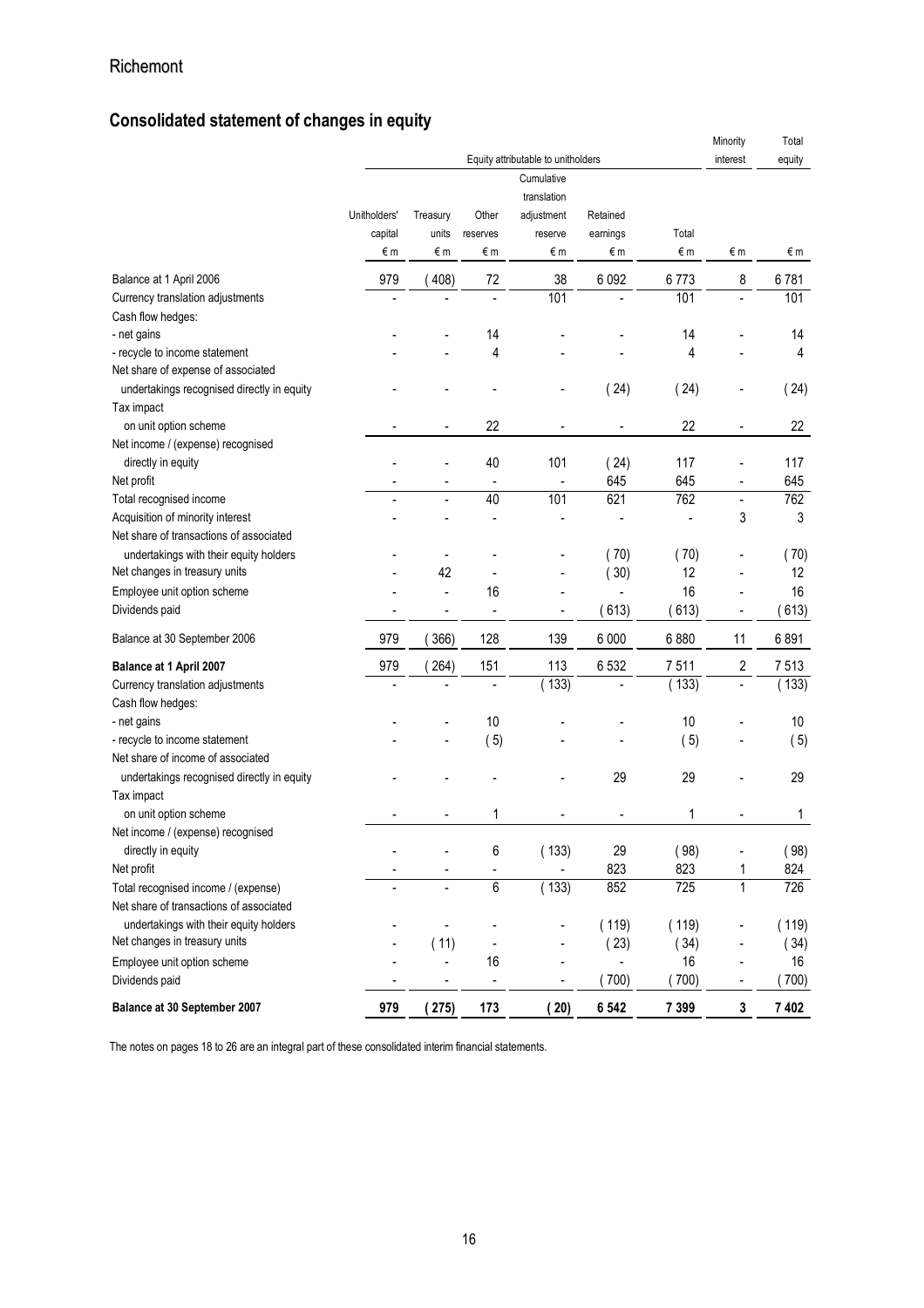## Consolidated cash flow statement

|                                                              |      | Six months to     | Six months to     |
|--------------------------------------------------------------|------|-------------------|-------------------|
|                                                              |      | 30 September 2007 | 30 September 2006 |
|                                                              | Note | €m                | €m                |
| Cash flows from operating activities                         |      |                   |                   |
| Cash flow generated from operations                          | 10   | 268               | 235               |
| Interest received                                            |      | 45                | 29                |
| Interest paid                                                |      | (26)              | (13)              |
| Dividends from associated undertaking                        |      | 338               | 278               |
| <b>Taxation paid</b>                                         |      | (71)              | (97)              |
| Net cash generated from operating activities                 |      | 554               | 432               |
| Cash flows from investing activities                         |      |                   |                   |
| Acquisition of subsidiary undertakings, net of cash acquired |      | (36)              | (12)              |
| Acquisition of associated undertakings                       |      |                   | (10)              |
| Acquisition of property, plant and equipment                 |      | (98)              | (61)              |
| Proceeds from disposal of property, plant and equipment      |      | 1                 | 4                 |
| Acquisition of intangible assets                             |      | (12)              | (17)              |
| Proceeds from disposal of intangible assets                  |      | 1                 | 2                 |
| Acquisition of other non-current assets                      |      | (31)              | (58)              |
| Proceeds from disposal of other non-current assets           |      | 79                | 9                 |
| Net cash used in investing activities                        |      | 96)               | 143)              |
| Cash flows from financing activities                         |      |                   |                   |
| Proceeds from borrowings                                     |      | 103               | 144               |
| Repayment of borrowings                                      |      | (68)              | (109)             |
| Dividends paid                                               |      | (689)             | (613)             |
| Payment for treasury units                                   |      | (74)              | (12)              |
| Proceeds from sale of treasury units                         |      | 37                | 24                |
| Capital element of finance lease payments                    |      | 2)                | (2)               |
| Net cash used in financing activities                        |      | 693)              | 568)              |
| Net decrease in cash and cash equivalents                    |      | (235)             | (279)             |
| Cash and cash equivalents at beginning of period             |      | 1623              | 1416              |
| Exchange gains on cash and cash equivalents                  |      | 13                | 12                |
| Cash and cash equivalents at end of period                   |      | 1401              | 1 1 4 9           |
|                                                              |      |                   |                   |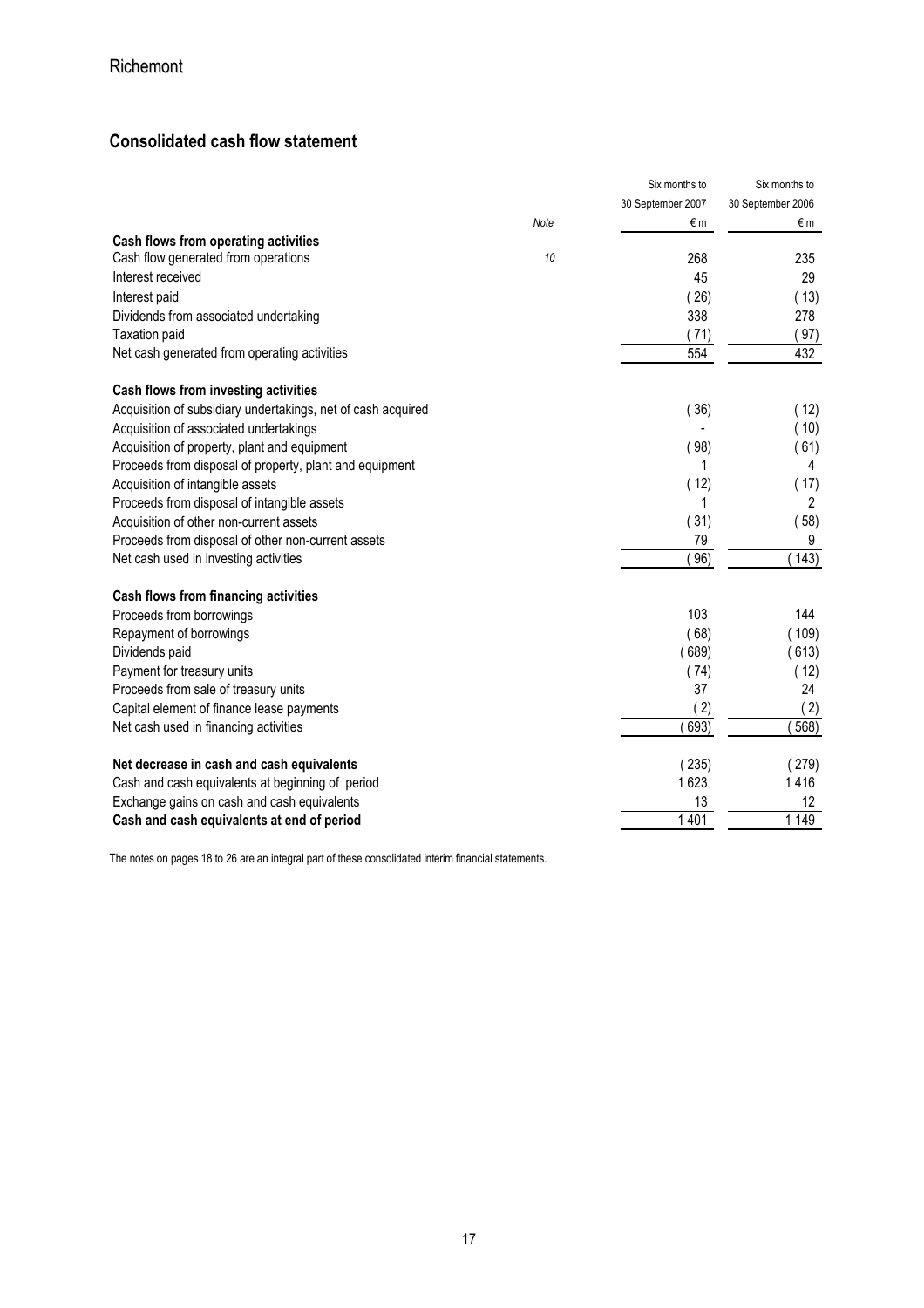## Notes to the consolidated interim financial statements at 30 September 2007

## **1.** General Information

Compagnie Financière Richemont SA ('the Company') and its subsidiaries (together 'Richemont' or 'the Group') is one of the world's leading luxury goods groups. The Group's luxury goods interests encompass several of the most prestigious names in the industry including Cartier, Van Cleef & Arpels, Piaget, Vacheron Constantin, Jaeger-LeCoultre, IWC, A. Lange & Söhne, Officine Panerai, Baume & Mercier, Montblanc, Alfred Dunhill, Chloé and Lancel. In addition to its luxury goods businesses, the Group holds a significant investment in British American Tobacco ('BAT') – one of the world's leading tobacco groups.

The Company is registered in Bellevue, Geneva, Switzerland. Shares of the Company are indivisibly twinned with participation certificates issued by its wholly-owned subsidiary, Richemont SA, Luxembourg to form Richemont units. Richemont units are listed on the Swiss Stock Exchange and traded on the virt-x market and are included in the Swiss Market Index ('SMI') of leading stocks. Depository receipts in respect of Richemont units are traded on the Johannesburg Stock Exchange operated by JSE Limited.

These consolidated interim financial statements have been approved for issue by the Board of Directors on 15 November 2007.

## **2.** Basis of preparation

This interim financial information for the half year ended 30 September 2007 has been prepared in accordance with IAS 34 Interim Financial Reporting. The interim financial report should be read in conjunction with the annual consolidated financial statements for the year ended 31 March 2007.

Where necessary, comparative figures have been adjusted to conform with changes in presentation in the current period.

## **3.** Accounting policies

The accounting policies adopted are consistent with those described in the annual consolidated financial statements for the year ended 31 March 2007. There are no new standards, amendments to standards or interpretations which are mandatory for the financial year ending 31 March 2008 that will have a material effect on the Group's consolidated net income and financial position. Additional disclosures relating to International Financial Reporting Standard 7 Financial Instruments: Disclosures will be presented in the annual consolidated financial statements.

## **4.** Segment information

A business segment is a group of assets and operations engaged in providing products that are subject to risks and returns that are different from those of other business segments. The Group has opted to use business segments as the primary segments.

 A geographical segment is engaged in providing products within a particular economic environment that is subject to risks and returns that are different from those of segments operating in other economic environments. The Group uses geographical segments as the secondary segments.

### (a) Primary reporting format – business segments

For the purposes of clarity and comparability of external reporting, the Group combines internal management units with similar risk and reward profiles into business operating segments, which are constituted as follows:

- Jewellery Maisons businesses whose heritage is in the design, manufacture and distribution of jewellery products; these comprise Cartier and Van Cleef & Arpels.
- Specialist Watchmakers businesses whose primary activity includes the design, manufacture and distribution of precision timepieces. The Group's specialist watchmakers comprise Jaeger-LeCoultre, Baume & Mercier, IWC, Vacheron Constantin, A. Lange & Söhne, Piaget and Officine Panerai.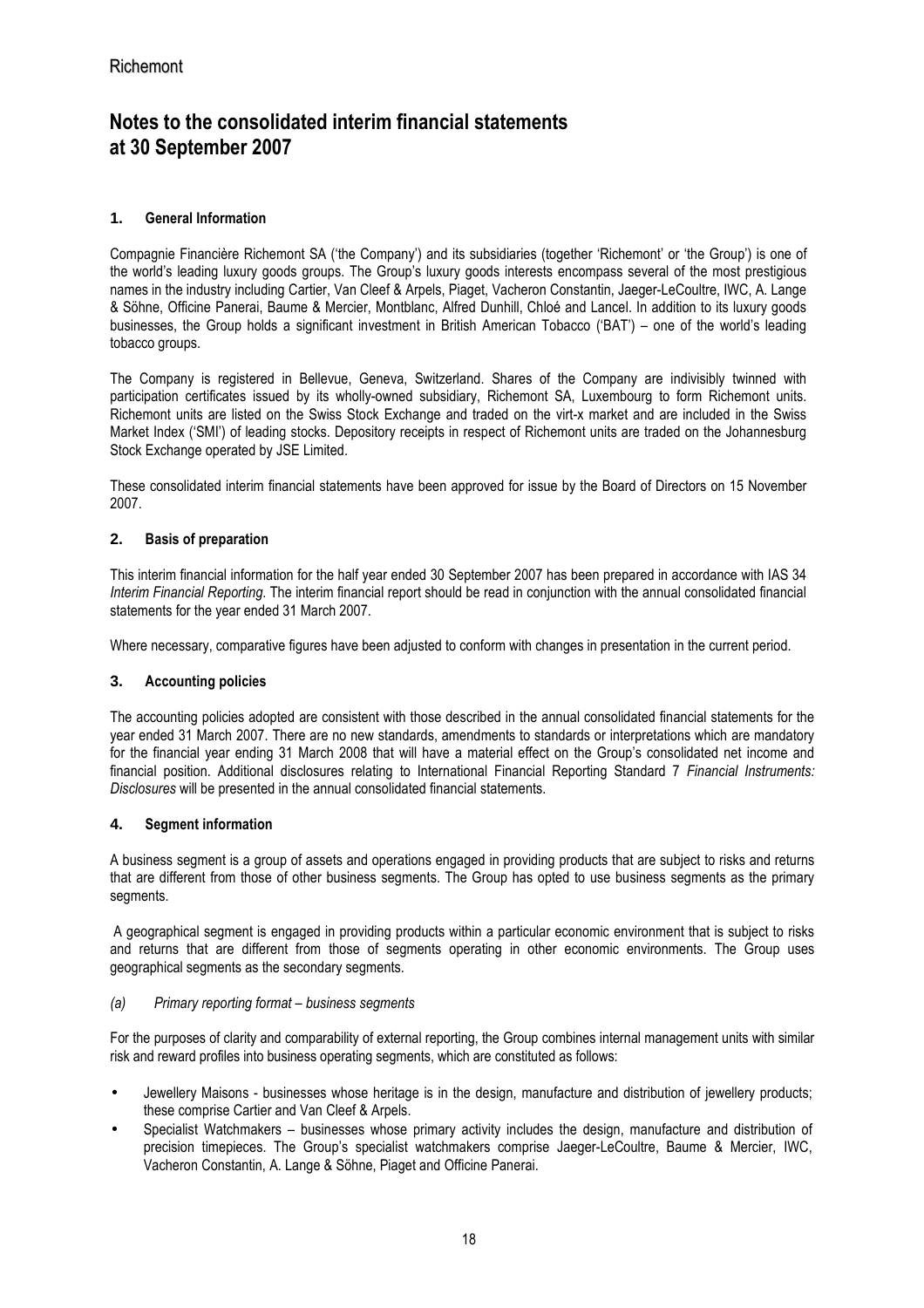- Writing Instrument Maisons businesses whose primary activity includes the design, manufacture and distribution of writing instruments. These are Montblanc and Montegrappa.
- Leather and Accessories Maisons businesses whose principal activities include the design and distribution of leather goods and other accessories, being Alfred Dunhill and Lancel.

Other Group operations mainly comprise Chloé, royalty income and other businesses. None of these constitutes a separately reportable segment.

Amounts included in 'Corporate' represent the net cost of the Group's corporate operations, which are not attributed to the segments.

The entire product range of a particular Maison, which may include jewellery, watches, writing instruments and leather goods, is reflected in the sales and operating result for that segment.

Segment assets consist primarily of property, plant and equipment, inventories, trade and other debtors and non-current assets. Segment liabilities comprise operating liabilities, including provisions, but exclude short and long-term loans and bank overdrafts.

Inter-segment transactions are transacted at prices that reflect the risk and rewards transferred and are entered into under normal commercial terms and conditions.

The segment results for the six months ended 30 September are as follows.

|                                 | Sales |         | Inter-segment sales |      | Total segment sales |         |
|---------------------------------|-------|---------|---------------------|------|---------------------|---------|
|                                 | 2007  | 2006    | 2007                | 2006 | 2007                | 2006    |
| <b>Sales</b>                    | €m    | €m      | €m                  | €m   | €m                  | €m      |
| Jewellery Maisons               | 1 277 | 1 1 7 0 |                     |      | 1 2 7 8             | 1 1 7 0 |
| Specialist Watchmakers          | 707   | 597     | 3                   | 3    | 710                 | 600     |
| Writing Instrument Maisons      | 284   | 257     |                     | 2    | 285                 | 259     |
| Leather and Accessories Maisons | 137   | 136     |                     |      | 137                 | 136     |
| Other Businesses                | 143   | 143     | 52                  | 45   | 195                 | 188     |
|                                 | 2548  | 2 3 0 3 | 57                  | 50   | 2605                | 2 3 5 3 |

|                                                                     | 2007  | 2006 |
|---------------------------------------------------------------------|-------|------|
| <b>Operating result</b>                                             | €m    | €m   |
| Jewellery Maisons                                                   | 367   | 328  |
| Specialist Watchmakers                                              | 218   | 140  |
| <b>Writing Instrument Maisons</b>                                   | 42    | 39   |
| Leather and Accessories Maisons                                     | (9)   | 12)  |
| <b>Other Businesses</b>                                             | 11    | 15   |
| Corporate                                                           | 69)   | 74)  |
| Operating profit                                                    | 560   | 436  |
| Finance costs                                                       | 45)   | 28)  |
| Finance income                                                      | 83    | 37   |
| Operating profit before share of results of associated undertakings | 598   | 445  |
| Share of post-tax profit of associated undertakings                 | 334   | 274  |
| <b>Profit before taxation</b>                                       | 932   | 719  |
| Taxation                                                            | (108) | (74) |
| <b>Net Profit</b>                                                   | 824   | 645  |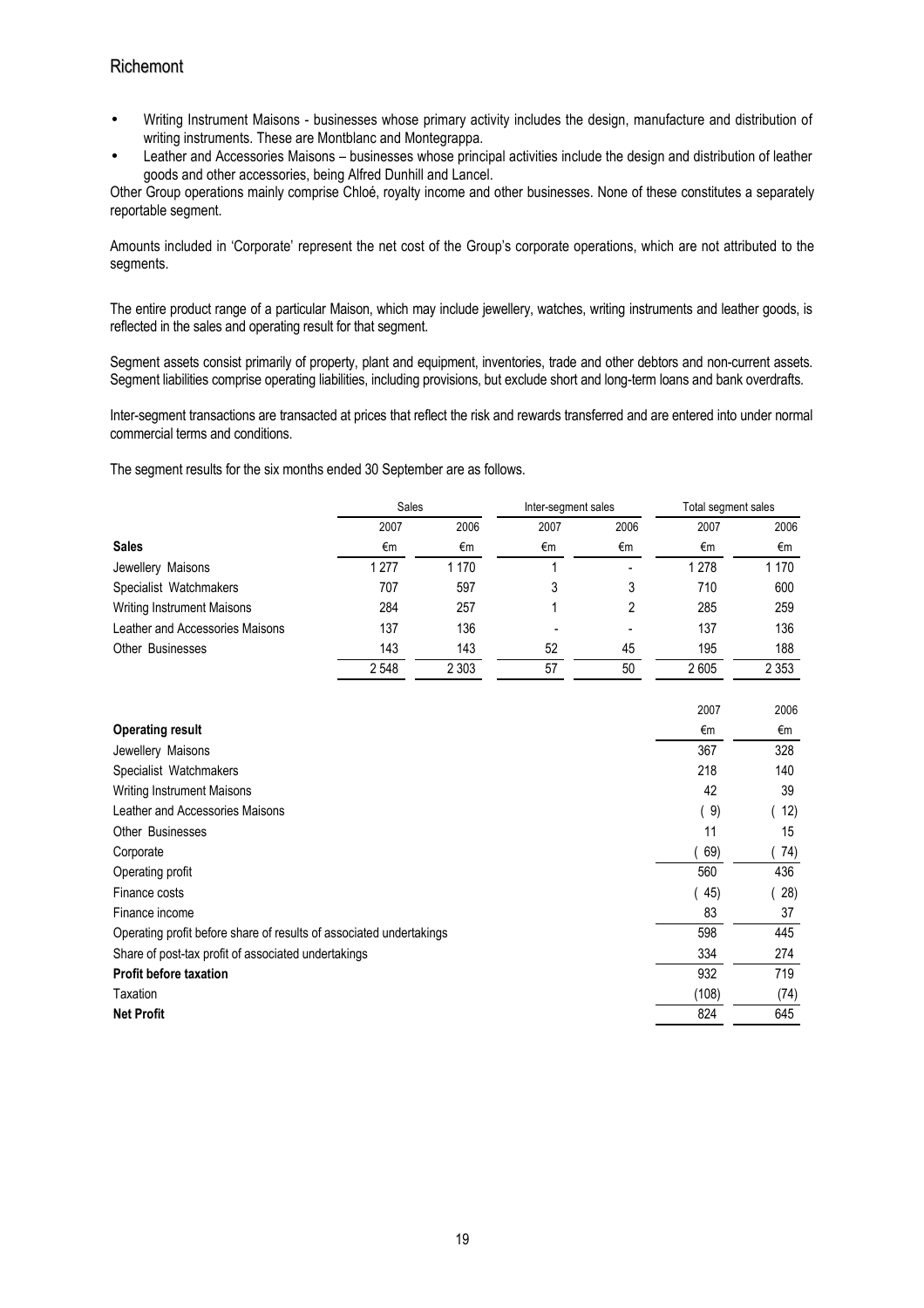The net segment assets at 30 September are as follows:

|                                        | Segment assets |      | Segment liabilities |      | Net segment assets |         |
|----------------------------------------|----------------|------|---------------------|------|--------------------|---------|
|                                        | 2007           | 2006 | 2007                | 2006 | 2007               | 2006    |
| Net segment assets                     | €m             | €m   | €m                  | €m   | €m                 | €m      |
| Jewellery Maisons                      | 1788           | 1729 | 269)                | 272) | 1519               | 1457    |
| Specialist Watchmakers                 | 957            | 868  | (141)               | 134) | 816                | 734     |
| <b>Writing Instrument Maisons</b>      | 419            | 353  | 76)                 | 72)  | 343                | 281     |
| Leather and Accessories Maisons        | 175            | 159  | 61)                 | 50)  | 114                | 109     |
| Other Businesses                       | 261            | 184  | 74)                 | 77)  | 187                | 107     |
| Corporate                              | 493            | 445  | 227)                | 167) | 266                | 278     |
|                                        | 4 0 9 3        | 3738 | 848)                | 772) | 3 2 4 5            | 2966    |
| Investments in associated undertakings |                |      |                     |      | 3 3 1 8            | 3 3 5 2 |
| Cash and cash equivalents              |                |      |                     |      | 1401               | 1 1 4 9 |
| Short-term loans and borrowings        |                |      |                     |      | 497)               | 548)    |
| Retirement benefit obligations         |                |      |                     |      | 105)               | 103)    |
| Deferred and current income tax, net   |                |      |                     |      | 40                 | 75      |
| <b>Net assets</b>                      |                |      |                     |      | 7402               | 6891    |
|                                        |                |      |                     |      |                    |         |

| Other segment information for the six months to 30 September is as follows: |      | Depreciation/       |      |
|-----------------------------------------------------------------------------|------|---------------------|------|
| Capital expenditure                                                         |      | amortisation charge |      |
| 2007                                                                        | 2006 | 2007                | 2006 |
| €m                                                                          | €m   | €m                  | €m   |
| 49                                                                          | 27   | 29                  | 25   |
| 22                                                                          | 16   | 15                  | 12   |
| 11                                                                          |      | 10                  | 10   |
| 8                                                                           |      | 5                   | 5    |
| 11                                                                          | 8    | 5                   | 4    |
| 9                                                                           | 16   | 12                  | 11   |
| 110                                                                         | 77   | 76                  | 67   |
|                                                                             |      |                     |      |

|                                 | Unit option costs |      |
|---------------------------------|-------------------|------|
|                                 | 2007              | 2006 |
| Other non-cash items            | €m                | €m   |
| Jewellery Maisons               | 3                 | 3    |
| Specialist Watchmakers          |                   | 2    |
| Writing Instrument Maisons      |                   |      |
| Leather and Accessories Maisons |                   |      |
| Corporate                       | 9                 | 10   |
|                                 | 16                | 16   |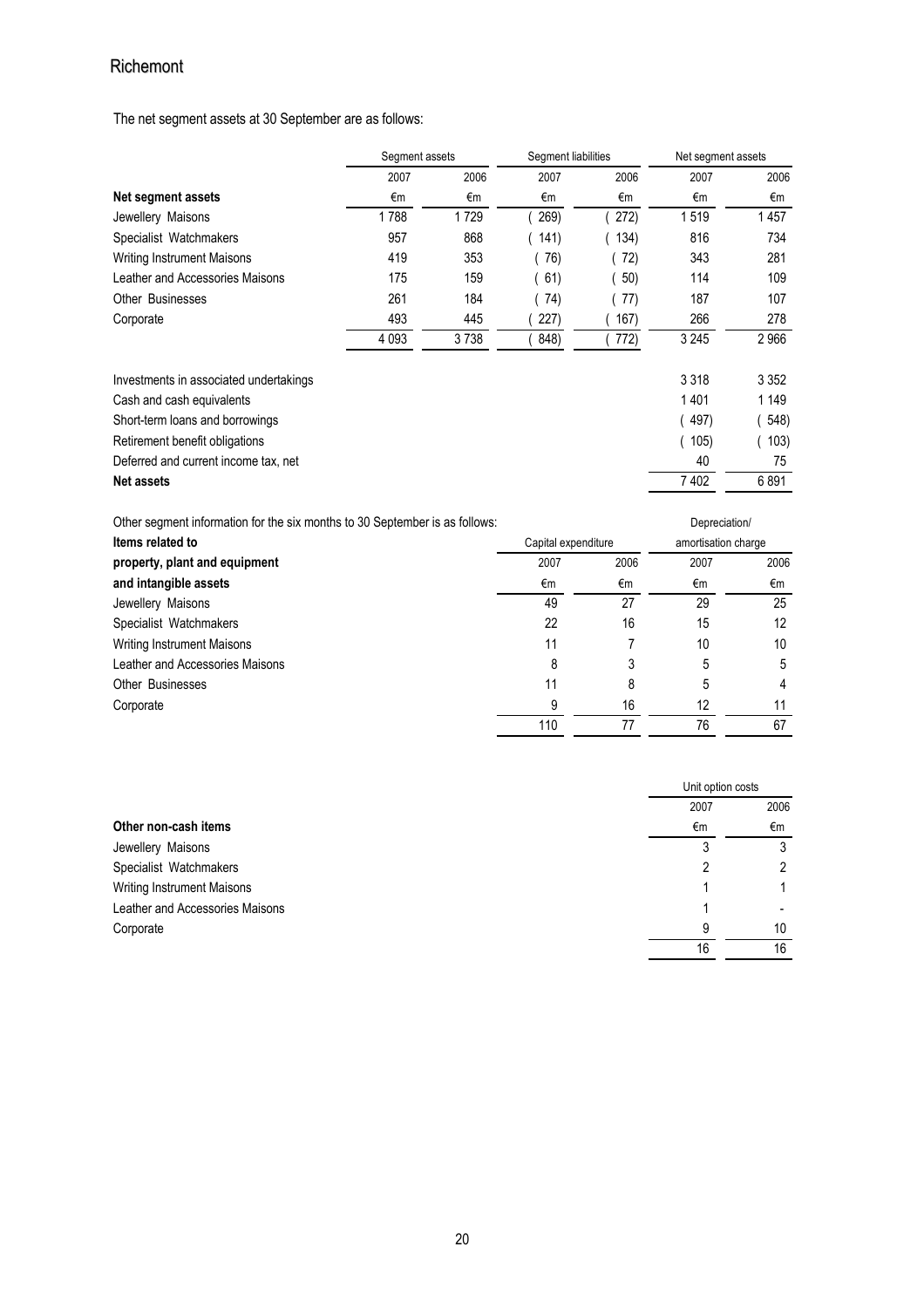### (b) Secondary reporting format – geographical segments

Sales, segment assets and capital expenditure in the three main geographical areas where the Group's business segments operate are as follows for the six months ended 30 September:

|                          |         |         | Segment assets |                 |      |                     |  |
|--------------------------|---------|---------|----------------|-----------------|------|---------------------|--|
|                          | Sales   |         |                | at 30 September |      | Capital expenditure |  |
|                          | 2007    | 2006    | 2007           | 2006            | 2007 | 2006                |  |
|                          | €m      | €m      | €m             | €m              | €m   | €m                  |  |
| <b>Europe</b>            | 1 0 9 2 | 975     | 2894           | 2 500           | 65   | 53                  |  |
| France                   | 231     | 230     | 487            | 489             |      | 8                   |  |
| Switzerland              | 112     | 101     | 1485           | 1 2 6 2         | 29   | 33                  |  |
| Germany, Italy and Spain | 332     | 310     | 512            | 459             | 10   |                     |  |
| Other Europe             | 417     | 334     | 410            | 290             | 19   | 5                   |  |
| Asia                     | 950     | 850     | 707            | 750             | 29   | 16                  |  |
| China/Hong Kong          | 367     | 276     | 250            | 303             |      | 7                   |  |
| Japan                    | 338     | 351     | 298            | 308             | 17   | 5                   |  |
| Other Asia               | 245     | 223     | 159            | 139             | 5    | 4                   |  |
| Americas                 | 506     | 478     | 492            | 488             | 16   | 8                   |  |
| <b>USA</b>               | 391     | 377     | 397            | 415             | 12   | 7                   |  |
| <b>Other Americas</b>    | 115     | 101     | 95             | 73              | 4    |                     |  |
|                          | 2 5 4 8 | 2 3 0 3 | 4 0 9 3        | 3738            | 110  | 77                  |  |

Sales are allocated based on the location of the customer or the boutique. Segment assets and capital expenditure are allocated based on where the assets are located.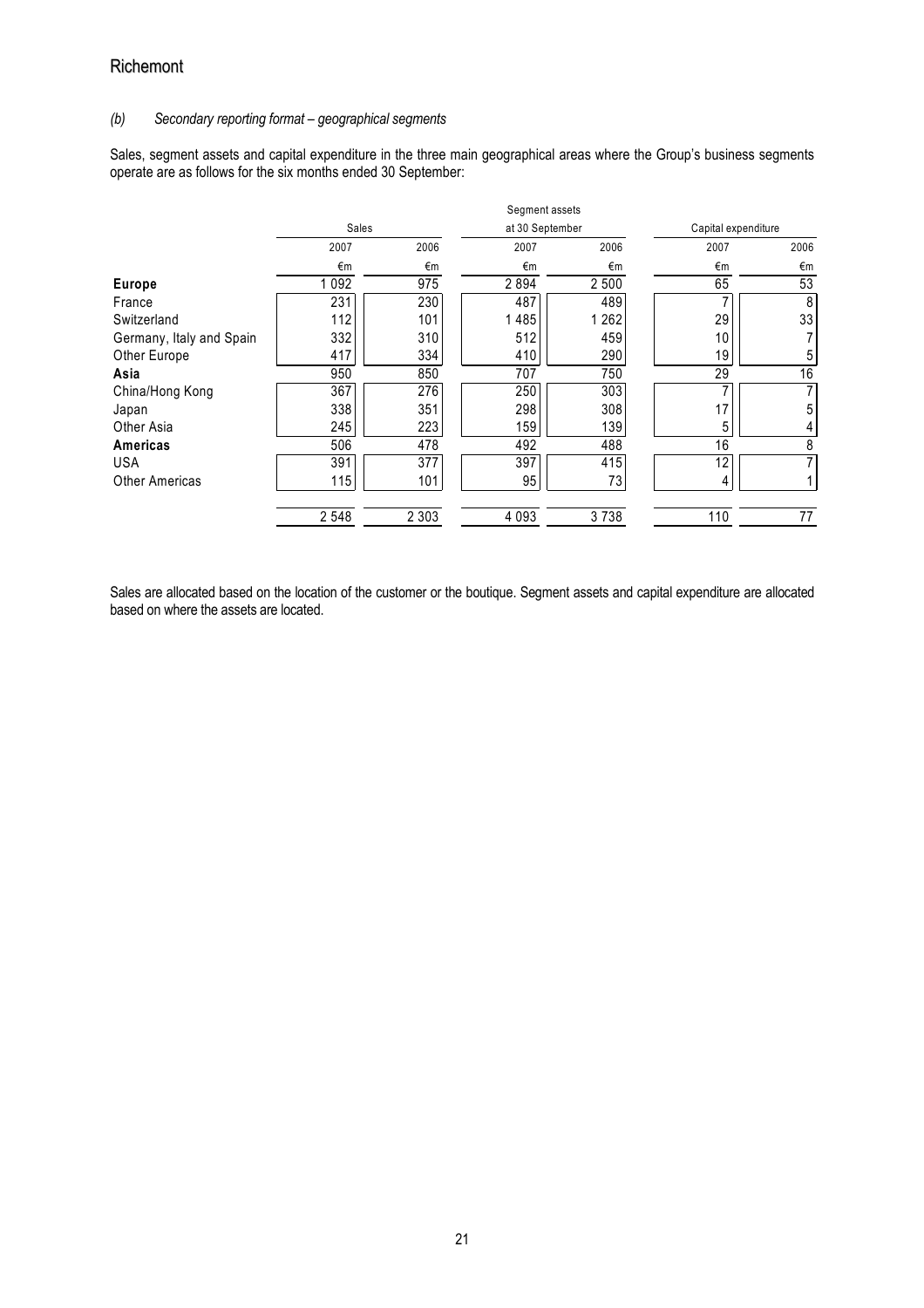### **5.** Investment in associated undertakings

|                                        | <b>BAT</b> | Other | Total   |
|----------------------------------------|------------|-------|---------|
|                                        | €m         | €m    | €m      |
| At 1 April 2006                        | 3 3 4 3    | 4     | 3 3 4 7 |
| Exchange adjustments                   | 94         |       | 94      |
| Share of post-tax profit               | 274        |       | 274     |
| Dividends received                     | (278)      |       | (278)   |
| Acquisition of associated undertakings |            | 10    | 10      |
| Other equity movements                 | 95)        |       | 95)     |
| At 30 September 2006                   | 3 3 3 8    | 14    | 3 3 5 2 |
| <b>At 1 April 2007</b>                 | 3 4 9 7    | 9     | 3 5 0 6 |
| Exchange adjustments                   | 94)        |       | 94)     |
| Share of post-tax profit               | 334        |       | 334     |
| Dividends received                     | (338)      |       | 338)    |
| Other equity movements                 | 90)        |       | 90)     |
| At 30 September 2007                   | 3 3 0 9    | 9     | 3 3 1 8 |

Investments in associated undertakings at 30 September 2007 include goodwill of € 2 511 million (September 2006: € 2 592 million).

The summarised financial information in respect of the Group's share of results, assets and liabilities of its principal associated undertaking, BAT, is as follows:

|                                                     | Six months to     | Six months to     |
|-----------------------------------------------------|-------------------|-------------------|
|                                                     | 30 September 2007 | 30 September 2006 |
|                                                     | €m                | €m                |
| Operating profit                                    | 457               | 366               |
| After:                                              |                   |                   |
| Share of other income/(expense)                     | 4                 | 39)               |
| Finance costs                                       | 57)               | 51)               |
| Finance income                                      | 16                | 12                |
| Share of post-tax profit of associated undertakings | 63                | 62                |
| Profit before taxation                              | 479               | 389               |
| Taxation                                            | 121)              | 93)               |
| Net profit                                          | 358               | 296               |
| Attributable to:                                    |                   |                   |
| Shareholders' equity                                | 334               | 274               |
| Minority interest                                   | 24                | 22                |
|                                                     | 358               | 296               |

Richemont accounts for its effective interest in BAT under the equity method. Changes in the Group's percentage holding of BAT during the period relate to the share buy-back programme carried out by BAT. The following table indicates the percentages applied to BAT's profits:

### For the six months ended 30 September 2007

|                                            | Percentage |
|--------------------------------------------|------------|
| 1 April 2007 to 30 June 2007               | 19.1       |
| 1 July 2007 to 30 September 2007           | 19.3       |
| For the six months ended 30 September 2006 |            |
| 1 April 2006 to 30 June 2006               | 18.8       |
| 1 July 2006 to 30 September 2006           | 18.9       |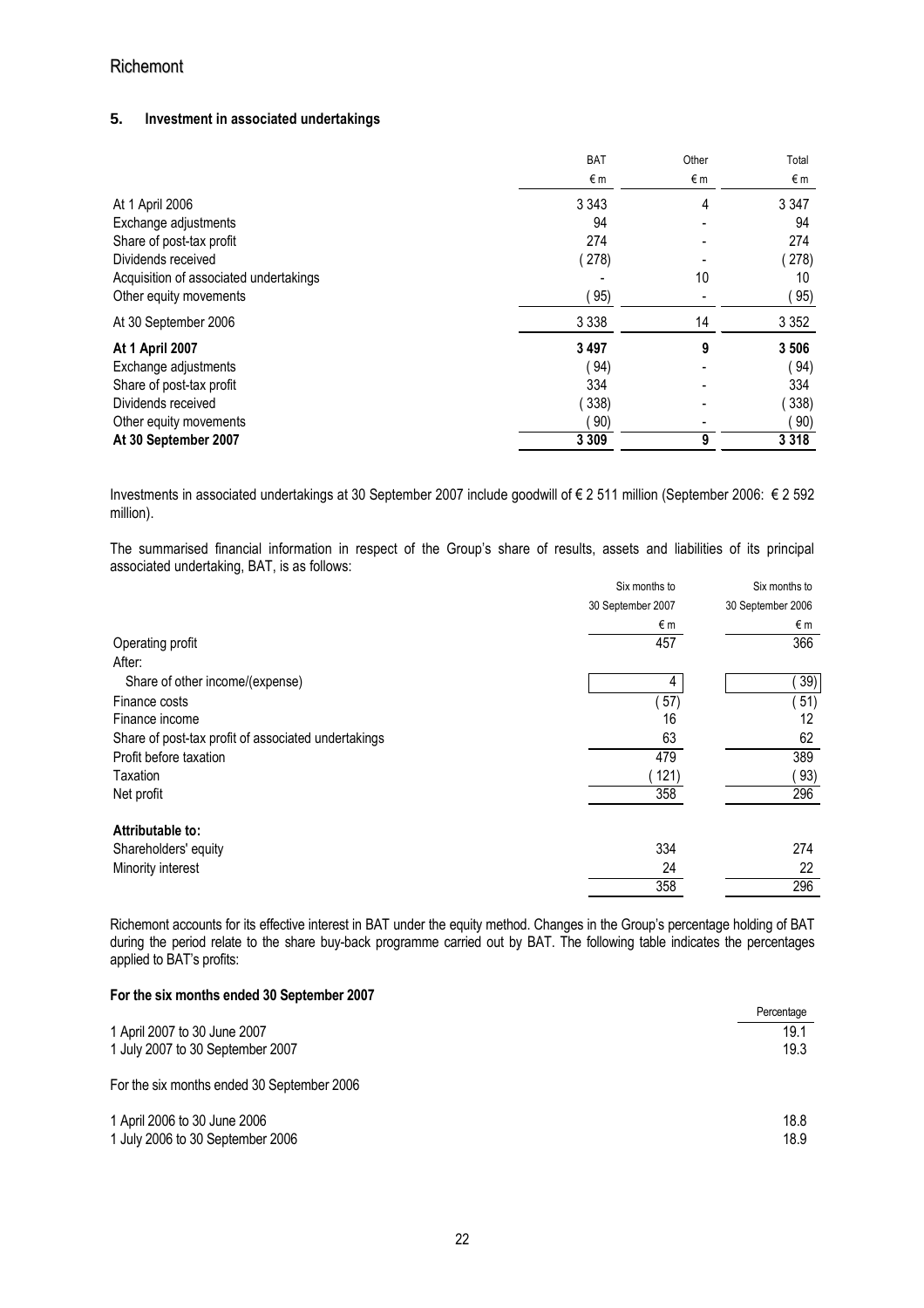## **6.** Other operating income / (expenses)

Included in other operating income/(expenses) are royalties received of € 6 million (2006: € 5 million).

### **7.** Net finance income

|                                               | Six months to     | Six months to                |
|-----------------------------------------------|-------------------|------------------------------|
|                                               | 30 September 2007 | 30 September 2006            |
|                                               | €m                | €m                           |
| <b>Finance income:</b>                        |                   |                              |
| Interest income on bank and other deposits    | 52                | 30                           |
| Fair value gains on financial instruments     | 14                |                              |
| Net foreign exchange gains on derivatives     | 17                | 5                            |
| Finance income                                | 83                | 37                           |
| Finance costs:                                |                   |                              |
| Interest expense:                             |                   |                              |
| - bank borrowings                             | ( 17)             | 15)                          |
| - other financial expenses                    | (1)               | 3)                           |
| Net foreign exchange losses on monetary items | 25)               | $\left( \frac{4}{2} \right)$ |
| Net foreign exchange losses on derivatives    | (2)               | 6)                           |
| Finance costs                                 | 45)               | 28)                          |
| Net finance income                            | 38                | 9                            |

Foreign exchange gains of € 5 million (2006: losses of € 4 million) were reflected in cost of sales during the period.

### **8.** Earnings per unit

### 8.1. Basic

Basic earnings per unit is calculated by dividing the profit attributable to unitholders by the weighted average number of units in issue during the period, excluding units purchased by the Company and held in treasury.

|                                                                          | Six months to     | Six months to     |  |
|--------------------------------------------------------------------------|-------------------|-------------------|--|
|                                                                          | 30 September 2007 | 30 September 2006 |  |
|                                                                          |                   |                   |  |
| Profit attributable to unitholders of the Company ( $\epsilon$ millions) | 823               | 645               |  |
| Weighted average number of units in issue (millions)                     | 561.1             | 556.5             |  |
| Basic earnings per unit ( $\epsilon$ per unit)                           | 1.467             | 1.159             |  |

### 8.2. Diluted

Diluted earnings per unit is calculated adjusting the weighted average number of units outstanding, which assumes conversion of all dilutive potential units. The Company has only one category of dilutive potential units: unit options.

The calculation is performed for the unit options to determine the number of units that could have been acquired at fair value (determined as the average annual market unit price of the Company's units) based on the monetary value of the subscription rights attached to outstanding unit options. The number of units calculated as above is compared with the number of units that would have been issued assuming the exercise of the unit options.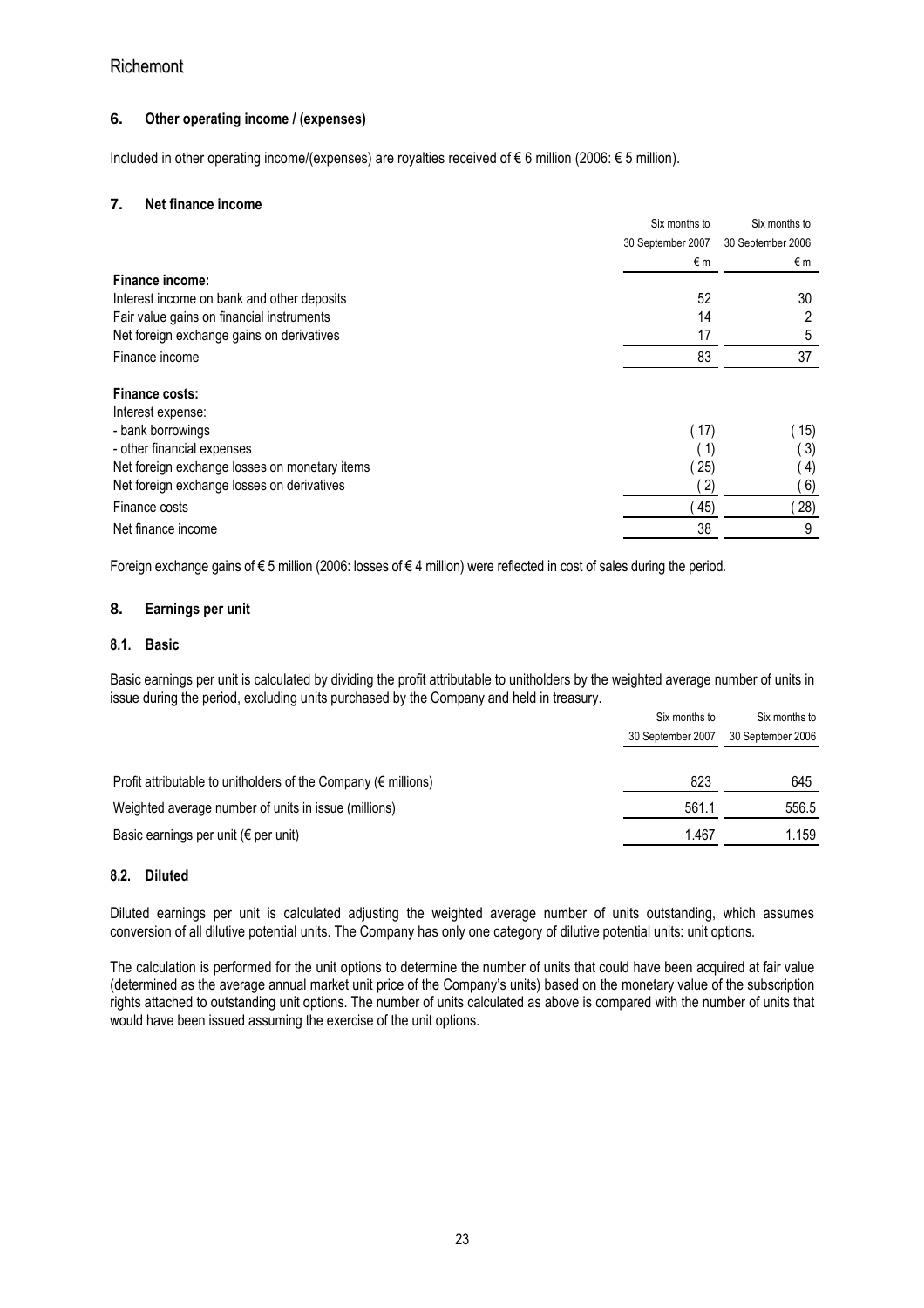|                                                                              | Six months to<br>Six months to |                   |
|------------------------------------------------------------------------------|--------------------------------|-------------------|
|                                                                              | 30 September 2007              | 30 September 2006 |
| Profit attributable to unitholders of the Company ( $\epsilon$ millions)     | 823                            | 645               |
| Weighted average number of units in issue (millions)                         | 561.1                          | 556.5             |
| Adjustment for unit options (millions)                                       | 8.4                            | 8.6               |
| Weighted average number of units for diluted earnings per<br>unit (millions) | 569.5                          | 565.1             |
| Diluted earnings per unit ( $\epsilon$ per unit)                             | 1.445                          | 1.141             |

## **9.** Taxation

The average effective tax rate is calculated in respect of profit before taxation but excluding the share of post-tax profit of associated undertakings. The rates for the periods ended 30 September 2007 and 2006 were 18.1 per cent and 16.6 per cent respectively.

In the year ended 31 March 2007 the Group implemented procedures to increase further the tax effects of the costs of sharebased payments. This, together with other one-time benefits, significantly contributed to the decrease in the effective tax rate in that period.

## **10.** Cash flow generated from operations

|                                                               | Six months to     | Six months to     |
|---------------------------------------------------------------|-------------------|-------------------|
|                                                               | 30 September 2007 | 30 September 2006 |
|                                                               | €m                | €m                |
| Operating profit                                              | 560               | 436               |
| Depreciation of property, plant and equipment                 | 62                | 57                |
| Amortisation of intangible assets                             | 14                | 10                |
| Profit on disposal of property, plant and equipment           |                   | '2)               |
| Increase in provisions                                        | 10                | 5                 |
| Increase in retirement benefit obligations                    |                   |                   |
| Non-cash items                                                | 12                | 25                |
| Increase in inventories                                       | 170)              | (116)             |
| Increase in trade debtors                                     | 183)              | 210)              |
| Increase in other receivables, prepayments and accrued income | 45)               | (24)              |
| Increase in current liabilities                               |                   | 52                |
| Cash flow generated from operations                           | 268               | 235               |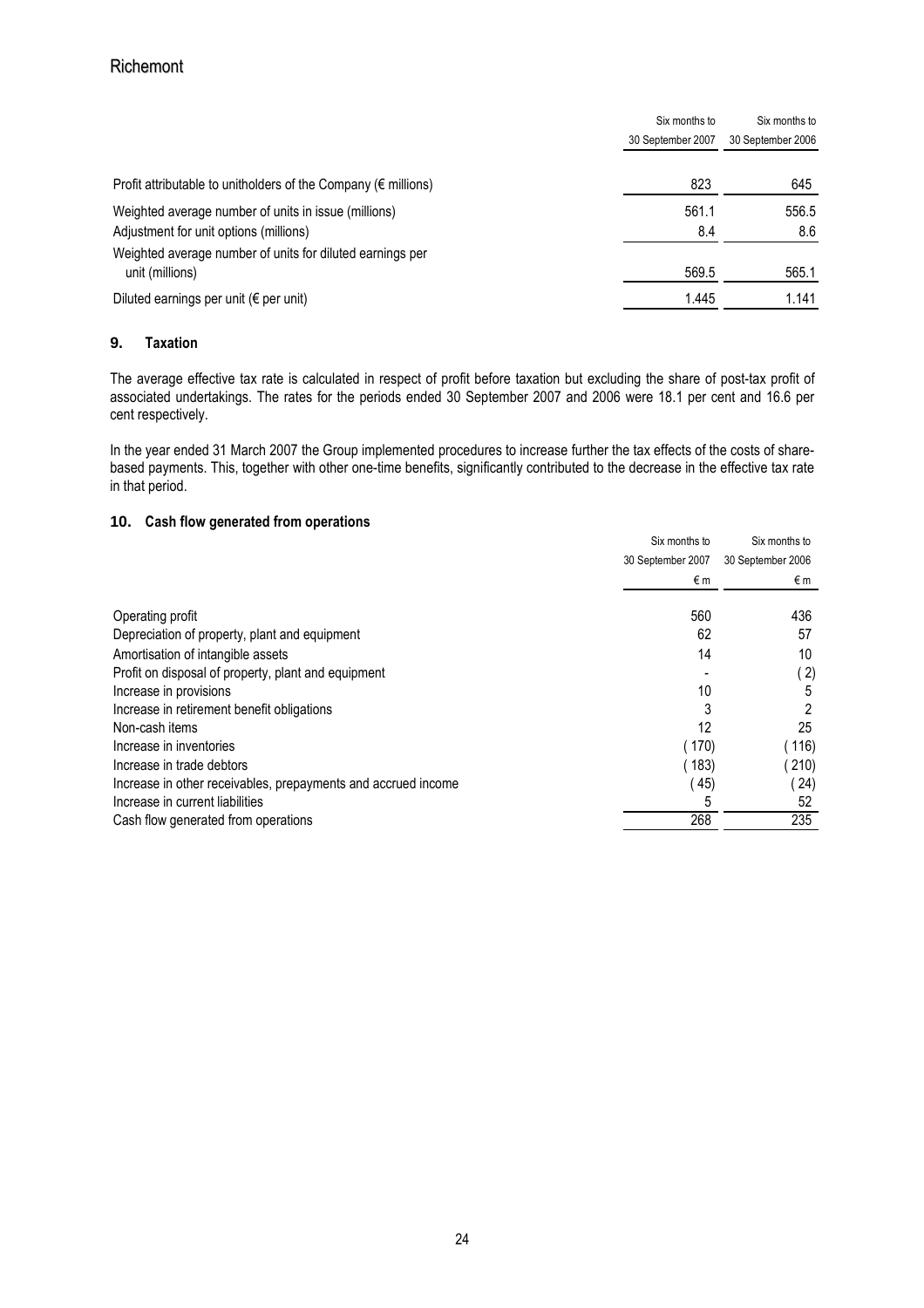### **11.** Related-party transactions

Compagnie Financière Rupert, Bellevue, Geneva holds 52.2 million 'B' registered units, each unit comprising 10 'B' registered shares in Compagnie Financière Richemont SA indivisibly twinned with a 'B' registered participation certificate issued by Richemont SA, Luxembourg. Compagnie Financière Rupert therefore has an interest in 50 per cent of the voting rights in Compagnie Financière Richemont SA. In addition, Compagnie Financière Rupert has advised that parties related to it held a total of 160'694 Richemont 'A' bearer units, or the equivalent thereof in the form of Depository Receipts, as at 31 March 2007, representing 0.02 per cent of the voting rights of the Company.

The Group has a number of transactions and relationships with related parties, as defined by IAS 24 Related Party Disclosures, all of which are undertaken in the normal course of business.

Besides Compagnie Financière Rupert and the Boards of Directors of both Compagnie Financière Richemont SA and Richemont SA, the Group has identified the following other related parties:

- Richemont's associated undertakings;
- Richemont's joint venture interests;
- Remgro Limited, a public company incorporated in South Africa;
- VenFin Limited, a private company incorporated in South Africa; and
- Richemont foundations (employee and others).

There has been no significant change in the nature and magnitude of the related-party transactions and relationships during the period. Full details of related-party transactions will be included in the annual consolidated financial statements.

#### **12.** Share-based payment

#### Unit option scheme

The Group has a long-term unit-based compensation plan whereby executives are awarded options to acquire units at a predetermined price. Awards under the unit option scheme vest over periods of three to eight years and have expiry dates, the date after which unexercised options lapse, of between five and 13 years from the date of grant. The executive must remain in the Group's employ until vesting. During the period ended 30 September 2007, awards of 2 368 400 options (2006: 3 343 800 options) were granted at a weighted average exercise price of CHF 75.10 (2006: CHF 53.10) per unit. Options in respect of 2 337 254 units (2006: 1 518 870 units) were exercised during the period at an average exercise price of CHF 25.94 (2006: CHF 24.65) per unit.

### **13.** Dividends

In September 2007 a dividend was paid of € 0.65 per unit (2006: € 0.60 per unit), together with a special dividend of € 0.60 per unit (2006: € 0.50 per unit).

#### **14.** Business combinations

#### Acquisitions of subsidiary undertakings

In September 2007 Richemont acquired the component production facility of Manufacture Roger Dubuis SA which, together with other non-material manufacturing businesses acquired during the period, represent the total business combinations. The Group's venture capital/investment funds did not make any business combinations in the period to 30 September 2007.

The financial information presented is on an aggregate basis and includes provisional values for certain assets and liabilities.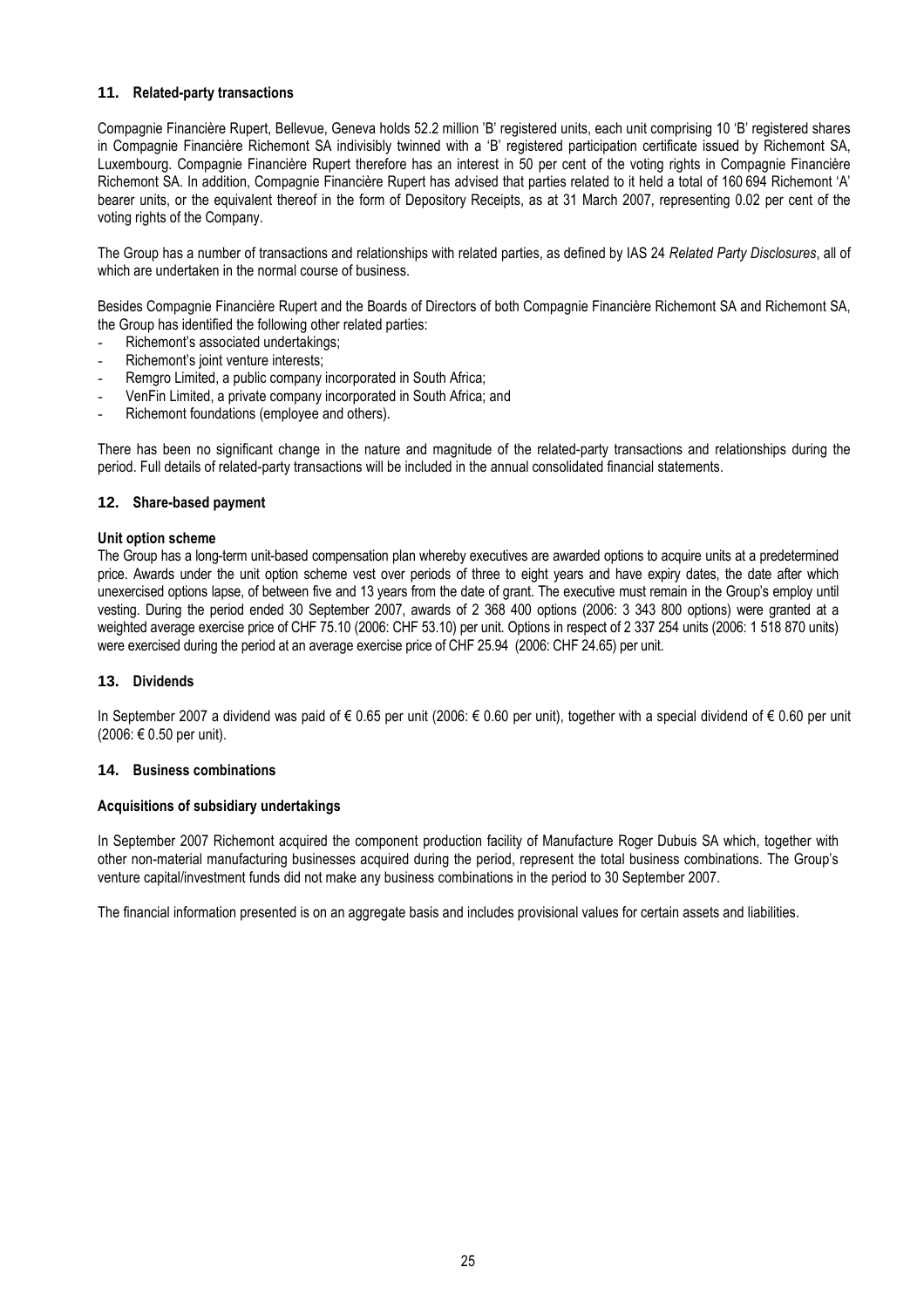### Net assets acquired

| Net assets acquired                  | <b>Business operations</b> |                                 |
|--------------------------------------|----------------------------|---------------------------------|
|                                      | acquired                   |                                 |
|                                      | Fair value                 | Acquirees<br>carrying<br>amount |
|                                      | €m                         | €m                              |
| Property, plant and equipment        | 17                         | 17                              |
| Intangible assets                    | 3                          |                                 |
| Inventories                          | 20                         | 14                              |
| Receivables                          |                            | 1                               |
| Cash and cash equivalents            |                            |                                 |
| Liabilities                          | (1)                        | (1)                             |
| Borrowings, current and deferred tax | (4)                        | (4)                             |
| Net assets                           | $\overline{36}$            | $\overline{27}$                 |
| Fair value of net assets acquired    | 36                         |                                 |
| Goodwill                             |                            |                                 |
| Purchase consideration - cash paid   | $\overline{36}$            |                                 |
| Cash and cash equivalents acquired   |                            |                                 |
| Cash outflow on acquisition          | 36                         |                                 |

### **15.** Financial commitments and contingent liabilities

At 30 September 2007 the Group had contingent liabilities in respect of bank and other guarantees and other matters arising in the ordinary course of business from which it is anticipated that no material losses will arise.

At 30 September 2007 the Group has provided a short-term guarantee to a bank up to a maximum of € 24 million. The Group has a lien over certain third party assets as security for this guarantee.

The Group has also entered into a short-term commitment to provide a conditional, secured loan facility of up to a maximum of  $\epsilon$  62 million. The agreement provides for interest to be earned at a rate of 2 per cent above LIBOR.

### **16.** Post balance sheet events

In October 2007 the Group acquired 100 per cent of the ordinary capital of the French fashion house, Azzedine Alaïa SAS.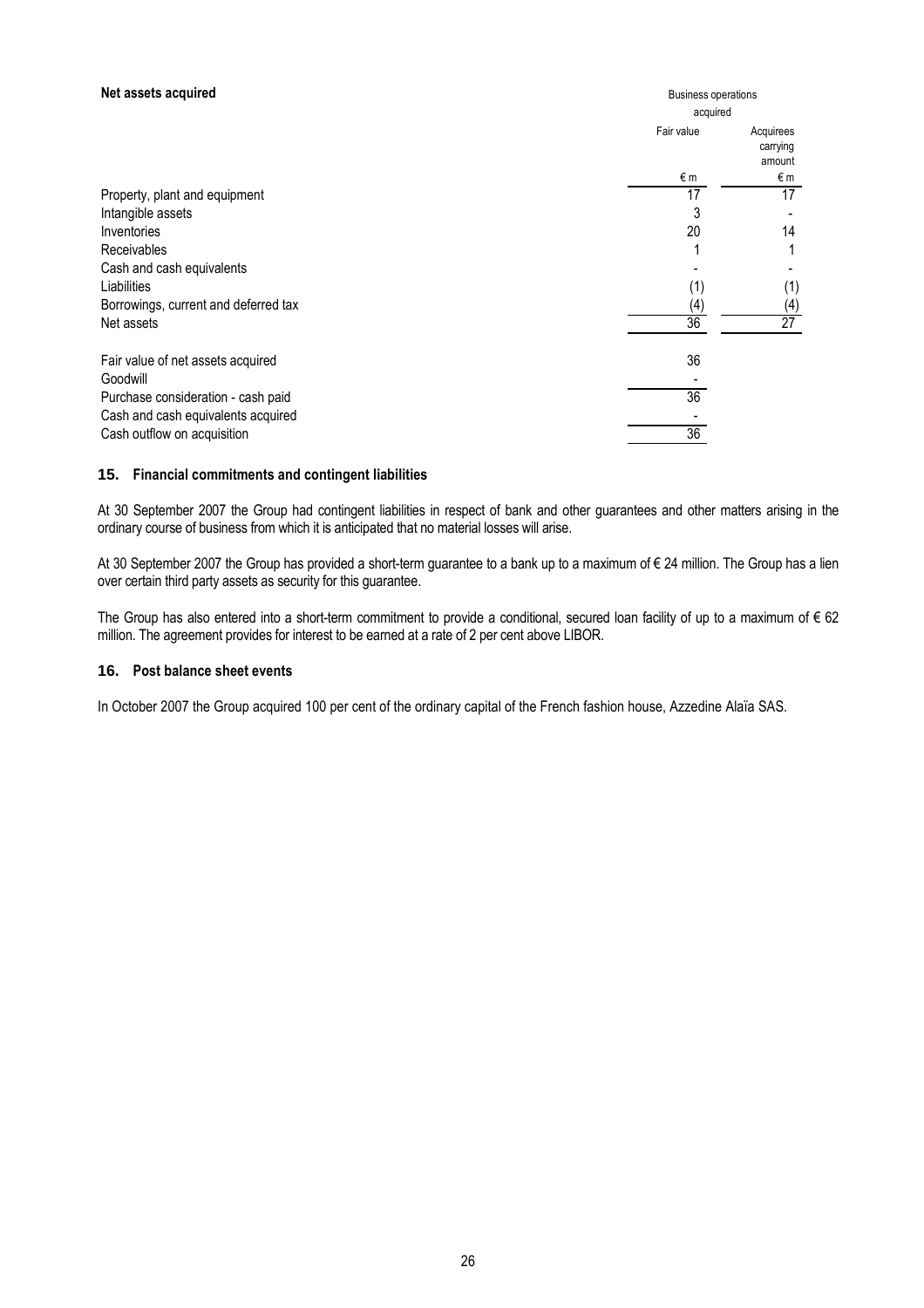# Exchange rates

The results of the Group's subsidiaries and its associates which do not report in euros have been translated at the following average rates of exchange against the euro. The balance sheets of those subsidiaries and the associates have been translated into euros at the closing rates set out below.

| <b>Exchange rates</b>       | Six months to     | Six months to |
|-----------------------------|-------------------|---------------|
| against the euro            | 30 Sept 2007      | 30 Sept 2006  |
| Average                     |                   |               |
| United States dollar        | 1.36              | 1.27          |
| Japanese yen                | 162.39            | 145.93        |
| Swiss franc                 | 1.65              | 1.57          |
| Pound sterling              | 0.68              | 0.68          |
|                             | 30 September 2007 | 31 March 2007 |
| <b>Closing</b>              |                   |               |
| <b>United States dollar</b> | 1.42              | 1.33          |
| Japanese yen                | 163.61            | 157.22        |
| Swiss franc                 | 1.66              | 1.62          |
| Pound sterling              | 0.70              | 0.68          |